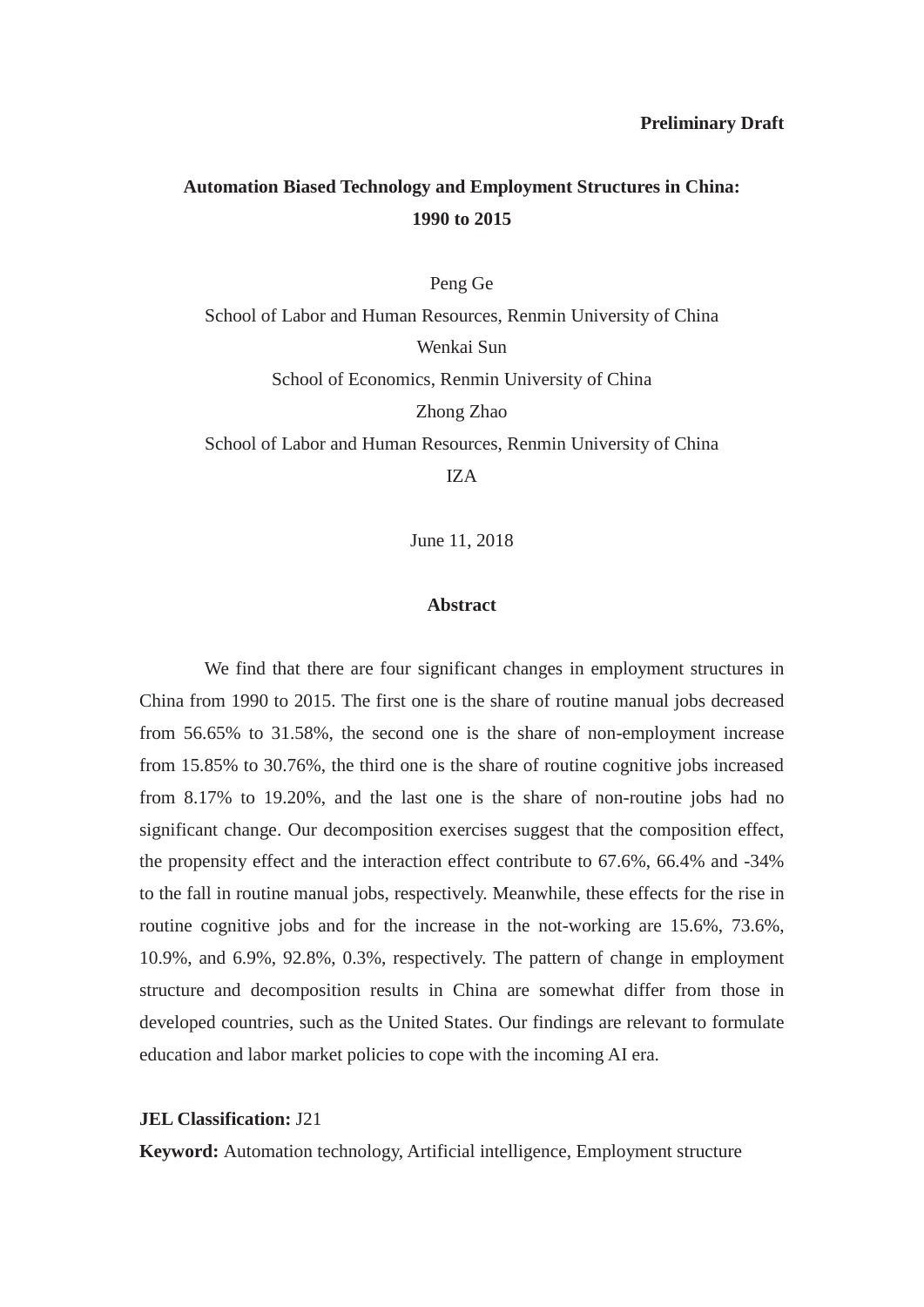#### **1. Introduction**

Recent few decades have witnessed noticeable "polarization" of the labor market in the United States and dozens of European Union countries (Autor, Katz and Kearney, 2006 & 2008; Goos and Manning, 2007; Goos, Manning and Salomons, 2009; Michaels, Natraj and Van Reenen, 2014; Autor, 2015), which means in these countries, wage gains and employment shares mostly went to occupations at the top and bottom of the skill and income distribution, with employment in the middle part declined drastically. A principal factor that led to the increasing polarization is the disappearance of "routine" occupations (Cortes, Jaimovich and Siu, 2017), those jobs include a set of tasks following well-defined procedures that can be accomplished by machines. Previous literature (e.g., Autor and Dorn, 2013; Goos, Manning and Salomons, 2014) suggest that the decline of routine jobs is mainly caused by progress in automation technologies that could substitute for labor in routine tasks. They found that workers in America who left routine jobs sorted into non-employment and non-routine jobs.

However, employment structure change under the technological progress in developing countries may be quite different from in developed countries. Because of different initial occupational distributions, "de-polarization" effect of off-shored jobs coming from advanced countries, removal of existing entry barriers and thus new industries generated, the higher cost of information and communication technologies (ICT) capital, employment promoted by automation related productivity growth as developing countries are often price takers, more limited feasibility of automation and more challenging skills to upgrade jobs (Maloney and Molina, 2016), the growth and decline trend of routine and non-routine jobs in developing countries should be investigated specifically.

The study on how automation technologies would alter the employment structure in China deserves special attention. Firstly, China has witnessed rapid computerization in recent decades. To illustrate, from 2000 to 2015, the average number of computers in each 100 China urban households rose sharply from 9.7 to 78.5 (China Information Almanac, 2001 & 2016). Till 2017, internet users in China have reached 772 million and among them, 97.5% use smart phones to surf the internet (China Internet Network Development State Statistic Report, 2018). Working with computers and smart phones has become an essential skill in many fields.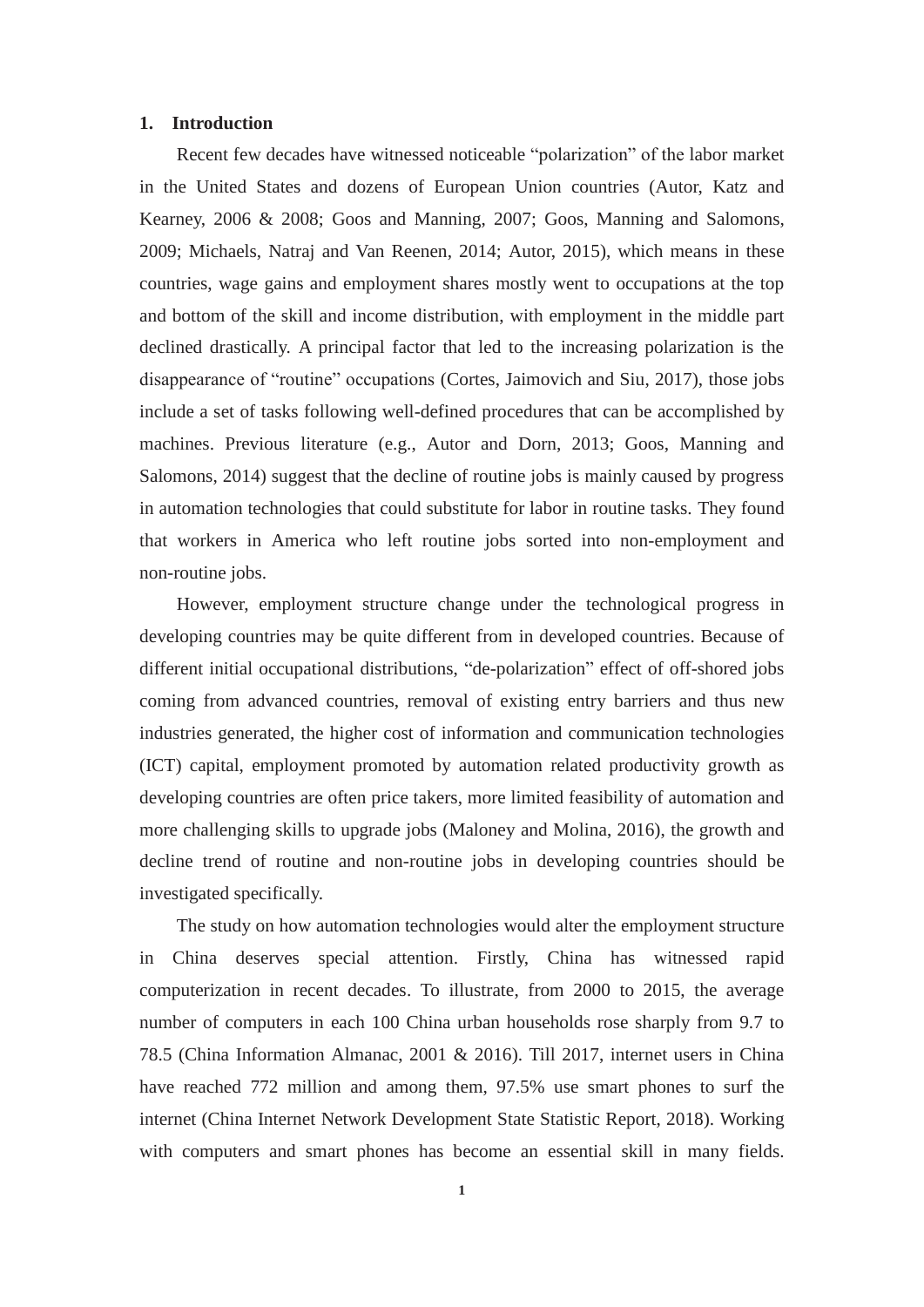Secondly, although China has received a large amount of off-shored jobs from advanced countries, which have made China the world factory, China's labor cost has risen drastically especially after 2003, the year Zhang, Yang and Wang (2011) identified as when China crossed the so-called "Lewis turning point", when excess supply of cheap rural labor to urban sectors came to an end. To illustrate, the average annual wage of urban employees in manufacturing industry has increased from 12671 yuan in 2003 to 59470 yuan in 2016, in transport, storage and post industry has risen from 15753 yuan to 73650 yuan (China Statistical Yearbook, 2004 & 2017), which in turn reinforce demands of industrial upgrading to substitute labor by automation technology. This led China become the world's leading market of industrial robots, the sales of which in China in 2016 came almost equal to the total sales volume of the Americas (including all countries in North and South America) and Europe together (IFR reports, 2017).

Thirdly, the demographic composition in China has experienced significant changes that may boost the adoption of automation technology. These changes include the improvement of educational attainment, the aging population and the rapid urbanization. These labor supply side factors, combined with technological development, led to the substitution effect of automation technology. Last but not least, China government has been encouraging the development of artificial intelligence (AI) by enacting incentive policies, aiming to become the world's AI innovative center by the year 2030 (Development Planning for a New Generation of Artificial Intelligence, released by China's State Council at July 2017). The thriving development of AI in China can be partly demonstrated in a report of The Economist, "imagine the perfect environment for developing AI. The ingredients would include masses of processing power, lots of computer-science boffins, a torrent of capital—and abundant data with which to train machines to recognize and respond to patterns. That environment might sound like a fair description of America, the current leader in the field. But in some respects, it is truer still of China."

The potential replacement of AI to labor in the future has become an important policy consideration. As is emphasized by the report named Artificial Intelligence, Automation, and the Economy released by the White House, facing rapid development of AI, policymakers should prepare for churning of the job market as some jobs disappear while others are created; and the loss of jobs for some workers in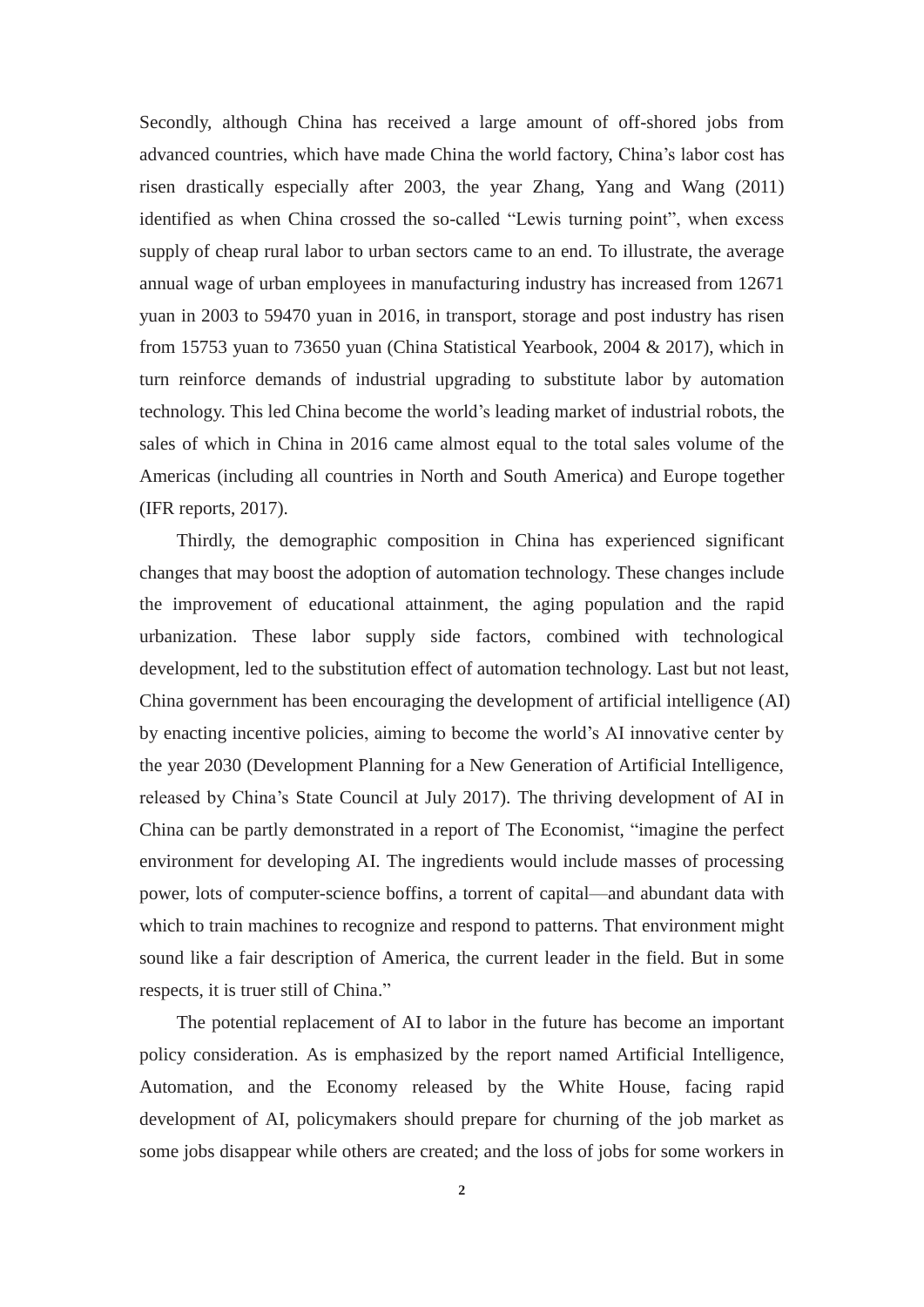the short-run, and possibly longer depending on policy responses. With regard to these concerns, the historical impact of automation technology on the employment structure can also help us predict the impact of AI on future labor market. AI technology development will, in large part, turn non-routine tasks into well-defined routine problems (Frey and Osborne, 2017), by observing substitution effects of automation technology to labor in different tasks, we can dynamically adjust the range of routine jobs with the future breakthrough in AI and forecast its impacts on workers with various skills.

To investigate the effect of automation technology on employment structures in China, we follow previous literature (e.g. Autor, Levy and Murnane, 2003) and delineate occupations by their task content along two dimensions: "routine" versus "non-routine," and "cognitive" versus "manual." The occupation is routine if the tasks within it can be summarized as certain activities accomplished by following well-defined procedures. Instead, if creativity, flexibility, problem-solving, or human interaction were required, the occupation is considered non-routine. The distinction between cognitive and manual occupations is by whether they are mental or physical activities these jobs mainly cover. Thus, we group Chinese employees as either non-routine cognitive, routine cognitive, non-routine manual, routine manual, and not-working (including unemployment and not in the labor force) based on the classification and codes of occupations of China.

We find that there are four significant changes in employment structures in China from 1990 to 2015. The first one is the share of routine manual jobs decreased from 56.65% to 31.58%, the second one is the non-employment increase from 15.85% to 30.76%, the third one is the routine cognitive jobs increased from 8.17% to 19.20%, and the last one is the non-routine jobs had no significant change.

Furthermore, we decompose the change in each employment category using the framework in Cortes, Jaimovich and Siu (2017), which decompose the change in employment category across time into three components: the composition effect (effect from the composition of population demographic change), the propensity effect (effect resulting from changes in the probability for people with given demographic characteristics in different employment categories), and the interaction effect which captures the co-movement of demographic group size changes and propensity changes given demographic characteristics.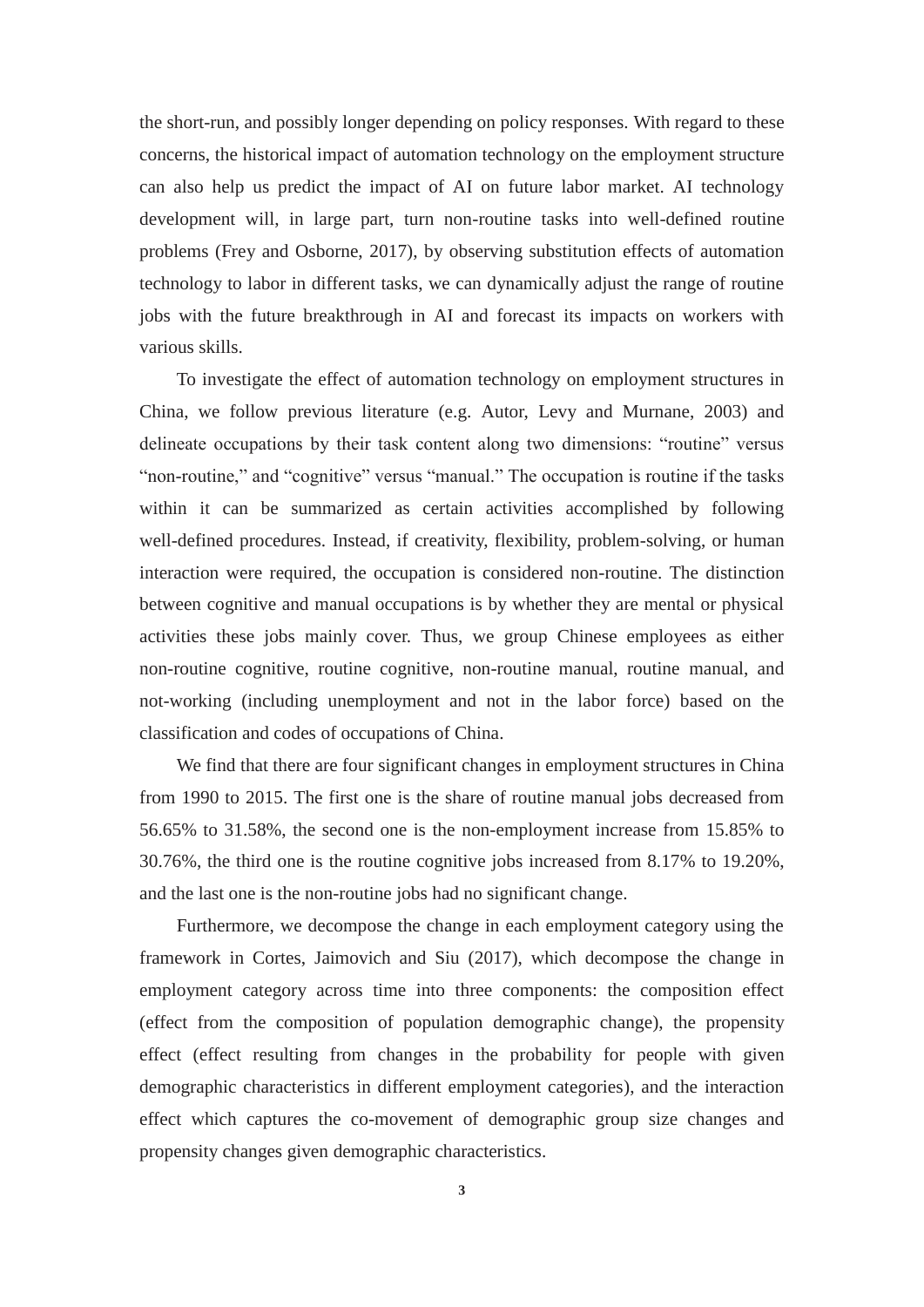Our decomposition exercises find that from 1990 to 2015, the composition effect contributes to 67.6% of the 25.1% fall of people working in routine manual jobs, the propensity effect accounts for 66.4% and the interaction effect accounts for -34%.

For the 11% rise in the people working in routine cognitive jobs, the composition effect accounts for 15.6%, the propensity effect accounts for 73.6% and the interaction effect accounts for 10.9%.

As for the 14.9% increase in the fraction of people without working, the composition effect accounts for 6.9%, the propensity effect accounts for 92.8%, and the role of interaction effect is negligible.

Non-routine jobs changed little; non-routine cognitive jobs deceased from 13.10% to 11.15% and non-routine manual jobs increased from 6.23% to 7.31%.

These findings are quite different from what Cortes, Jaimovich and Siu (2017) found of the United States. The comparison between China and the United States is shown in Table 1. In the past 25 years, the United States experienced decline of employment in routine cognitive occupations (from 19.6% to 16.1%) as well as in routine manual jobs (from 21.0% to 15.1%) and in turn, increase in non-routine cognitive employment (from 24.7% to 28.2%) and non-routine manual employment (from 9.6% to 12.3%) as well as in not-working population (from 25.2% to 28.3%). They found out that workers in America who were crowded out from middle-wage, routine occupations sorted into low-wage, non-routine manual and non-employment categories. However, during the same period in China, the fraction of routine cognitive employment increased greatly, and the fraction of non-routine (both non-routine manual and non-routine cognitive) employment hardly undergo any change.

The rest of paper is as follows: in Section 2, we present six major factors that had great influences on China's labor market in recent decades. In Section 3, we introduce the data used in empirical analysis and present the statistical description of the change of different occupation categories in each demographic group. In Section 4, using the decomposition method proposed by Cortes, Jaimovich and Siu (2017), we decompose the change of the employment structure in China from 1990 to 2015 into composition and propensity effect and analyze how these effects vary with specific demographic groups. In Section 5, we conclude the paper and discuss the implication of our studies to the future.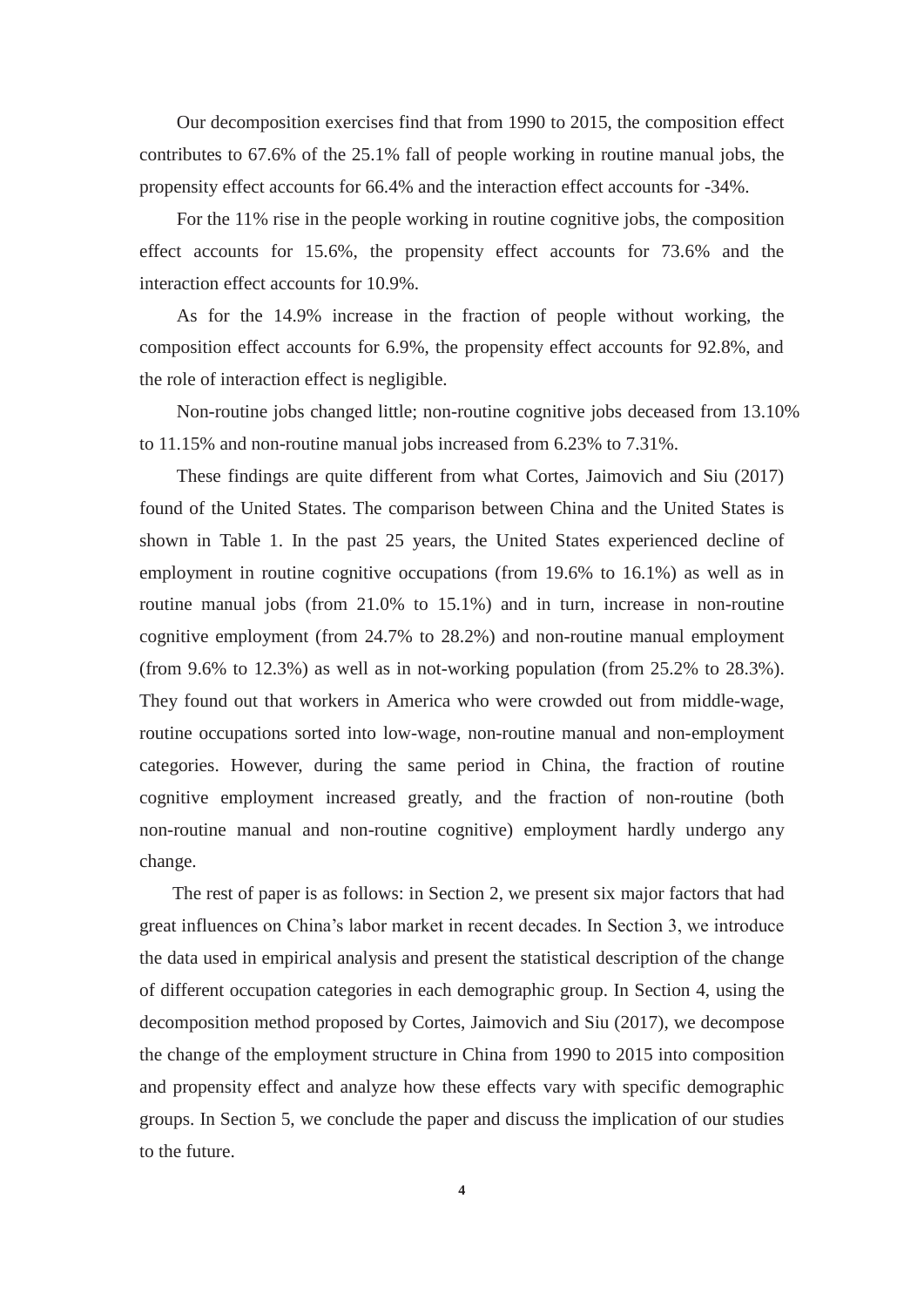#### **2. Key Features of Labor Market in China**

Recent decades have witnessed dramatic changes in both labor supply and labor demand in China. In this section, we brief six major factors that had great impacts on the Chinese labor market in past decades.

#### **2.1 Major factors causing labor supply change**

To review the main factors that reshape the labor supply structure, it's impossible to not mention the family planning policy which started as early as 1962 (Liang, 2014), and it is commonly known as one-child policy since 1979, which has resulted in great demographic shifts in China. One of the main outcomes is the growing problem of aging society. In the past 25 years, the proportion of elderly in the whole population has doubled. The share of people more than 60 years old in the whole population was 8.6% at 1990, and this number has increased to 16.1% at 2015. The share of people more than 65 years old has risen from 5.6% at 1990 to 10.5% at 2015 (China Population & Employment Statistics Yearbook, 1991 & 2016). Both these ratios now have exceeded the warning line (10% the proportion of 60 years old or above and 7% of 65 years old or above) of aging population society. The aging population problem not only aggravated the burden of young people and the society, but also shift up the average age of working population, which means the fraction of young workers in the labor market kept declining and the share of old workers rising.

Another major factor that has caused dramatically changes in the labor supply side is the increasing educational attainment, especially due to the rapid expansion of college enrollment from 1999, when the government decided to expand the college enrollment to promote economic growth and alleviate the pressure of unemployment. At 1990, the college enrollment in China was only 0.61 million; at 1998, it was 1.08 million; while at 2015, the number has climbed to 7 million. Consequently, the fraction of employed persons who got educational attainment higher than college degrees rose substantially from 5.6% at 2001 to 17.4% at 2015 (China Labour Statistical Yearbook, 2002 & 2016). The rapid increase in educational attainment, especially the rise of college enrollment raised the probability of workers in doing cognitive occupations, decreased their preferences to do manual jobs. In addition, the college graduates are facing more and more fierce competition in finding satisfying jobs. If there were not enough high-paid non-routine cognitive jobs provided, we may see these highly-educated workers sorted into routine cognitive or even manual jobs.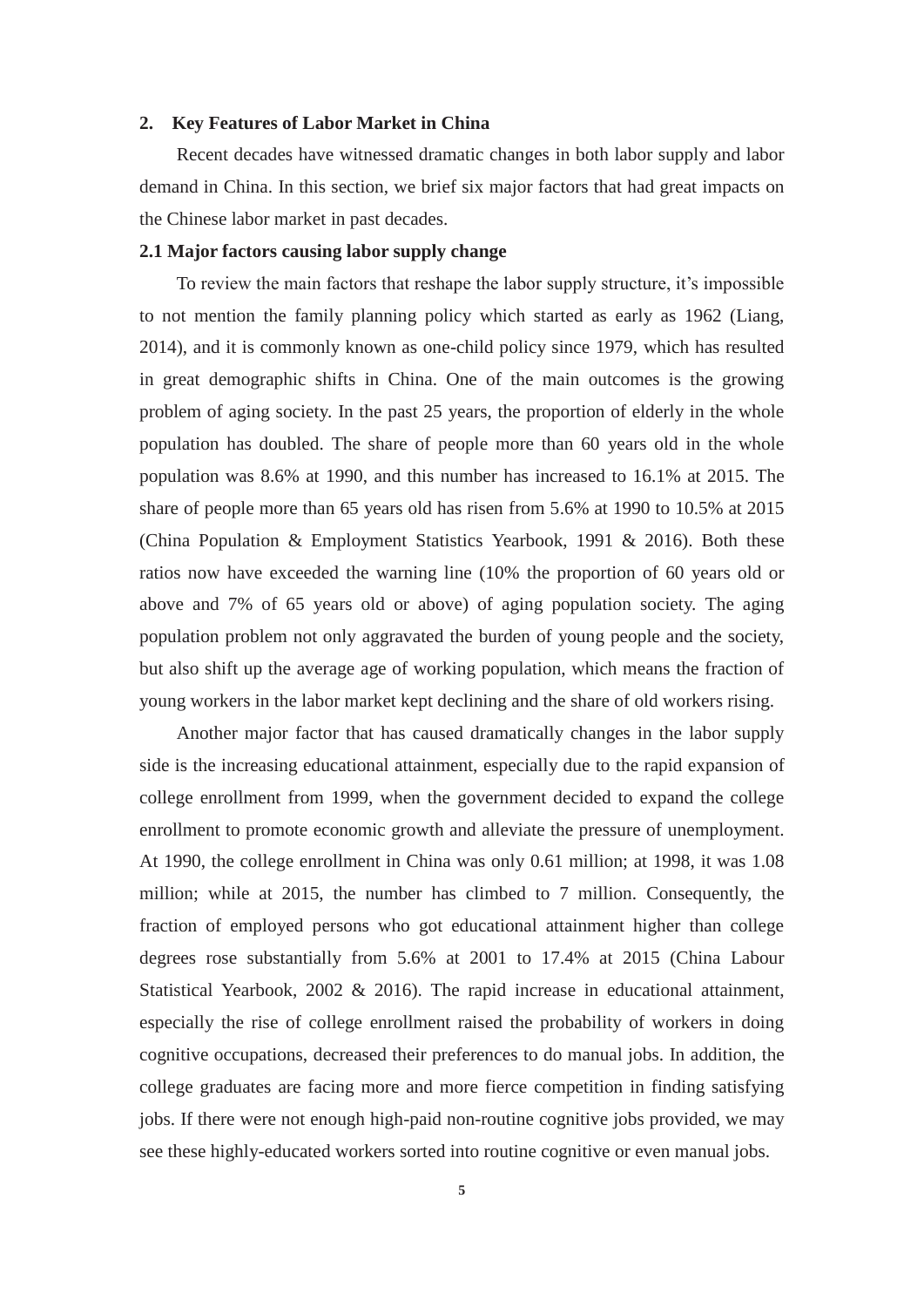The substantial rise of migrant workers also accounted for a great change of the labor supply in the past 25 years. With the relaxation of household registration restrictions (Hukou system) on population mobility mainly since 1995, the year when the central government started to allow migrants to stay in cities as long as they possessed four documents: a national identification card, a temporary resident permit in cities, an employment certificate issued by the local labor bureau, and an employment card issued by the labor bureau in their origin location (Cai, Park and Zhao, 2008). From then on, a great amount of workers migrated from where they were born, mainly from less developed regions to prosperous areas, including from villages to cities, from central and western regions to eastern coastal areas. According to the 2017 Report on China's Migrant Population Development released by China's National Health and Family Planning Commission, by different factors that dominated the population change, we can divide China's history after 1949 into three periods. The first period is driven by high mortality rate, from 1949 to 1969; the second one is driven by high birth rate, from 1970 to 1989; the third one is from 1990 to now, in which the increasing migration rate took the lead, while the mortality rate remained relatively stable and the birth rate steadily declined. In 1997, there were around 39 million migrant workers in cities (Meng et al., 2013) and, this number has reached 247 million at 2015, which equaled to 18% of the total population (2016 Report on China's Migrant Population Development). Meng, Shen and Xue (2013) also argued that rural migrants' inflow increased the rate of urban workers dropping out of the labor force or becoming unemployed as they had significantly higher reservation wages after enjoying various forms of protections and benefits in the labor market than rural workers. In addition, Feng, Hu and Moffitt (2017) found that migrants had lower unemployment rate and higher labor force participation rate than local-urban-hukou people because the majority of migrants came to cities for work, and they would return to their rural home if there were not enough job opportunities in cities. In Figure 4 of Section 3, we will give a brief comparison of migrants and local-hukou residents.

#### **2.2 Major factors causing labor demand change**

For China's labor demand change, the automation technological development has exerted a great impact on it in the past and will keep carrying weight in the long future.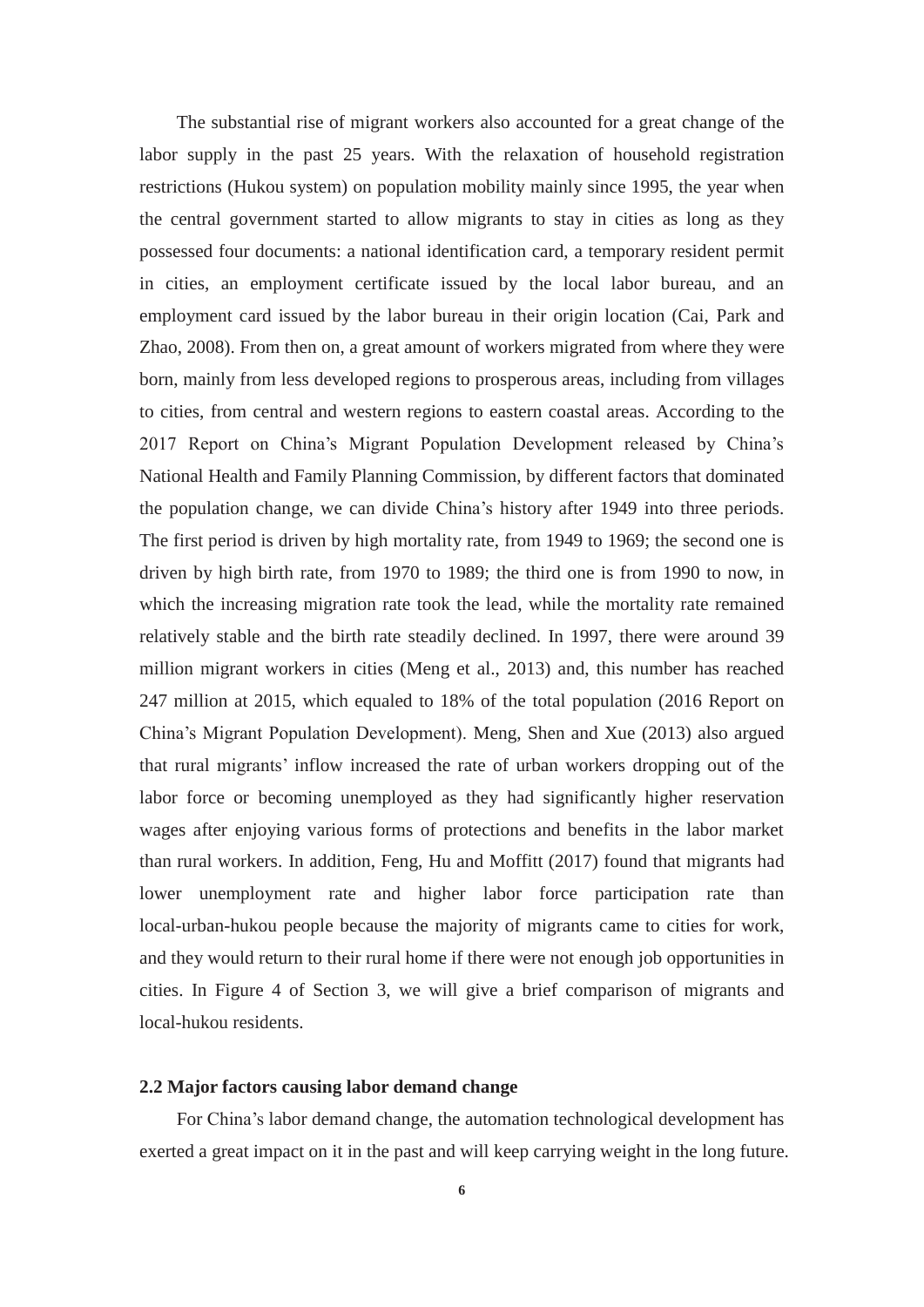Industrial robots have been substituting assembly line workers in a great number of factories nowadays. As was reported by International Federation of Robotics (IFR), China has been so far the biggest robot market in the world regarding annual sales and regarding the operational stock at 2016. The estimated operational stock of industrial robots at 2004 in China was 7,000 of units, while this number has climbed to 340,000 at 2016. The wide adoption of industrial robots is an important contributor to the decline of routine manual employment and the rise of non-employment in labor-intensive industries in the recent decade.

Another big shock on China's labor market came from the reform of state-owned enterprises (SOEs) in late 1990s. Starting from 1995, and especially since the 1997 Fifteenth Communist Party Congress, the government began a policy of "seizing the large and letting go of the small" (in Chinese, Zhua da fang xiao), to privatize small and medium-sized SOEs while retaining control of large enterprises, as was pointed out by Feng, Hu and Moffitt (2017). According to Giles, Park and Cai (2006), from 1995 to 2001, there were an estimated 34 million workers laid off from the state sector to reduce redundant labor forces. What made things worth, as showed by a survey that 63.5% of laid-off workers did not actively pursue the jobs newly created by economic growth as they strongly believed that the state would never let them starve (Chen, 1997), thus the revised unemployment rate in urban China rose greatly from 4.4% at 1993 to 9.4% at 1997 by the calculation of Gu (1999). In addition, Yang (2000) pointed out that the re-employment rate of laid-off workers had declined sharply from 52% at 1998 to 27% in the first half year of 1999. As most of these redundant workers took routine manual jobs before, he showed that the jobless beyond age 40 were very hard to find a new job at that time, and it was almost impossible for men beyond 50 and women beyond 45 to be re-employed. As a result, urban China witnessed a great rise in non-employment rate in the late 1990s.

Job destruction mentioned above is just one-side of story, China has also experienced huge increases in cognitive occupation employment benefited from the globalization and the rapid computerization. China joined the World Trade Organization at December11, 2001, and has received a great amount of off-shored jobs from developed countries since then, especially after 2006, when China enacted policies to encourage companies to undertake more outsourcing services, mainly in information transmission, software and information technology industries, from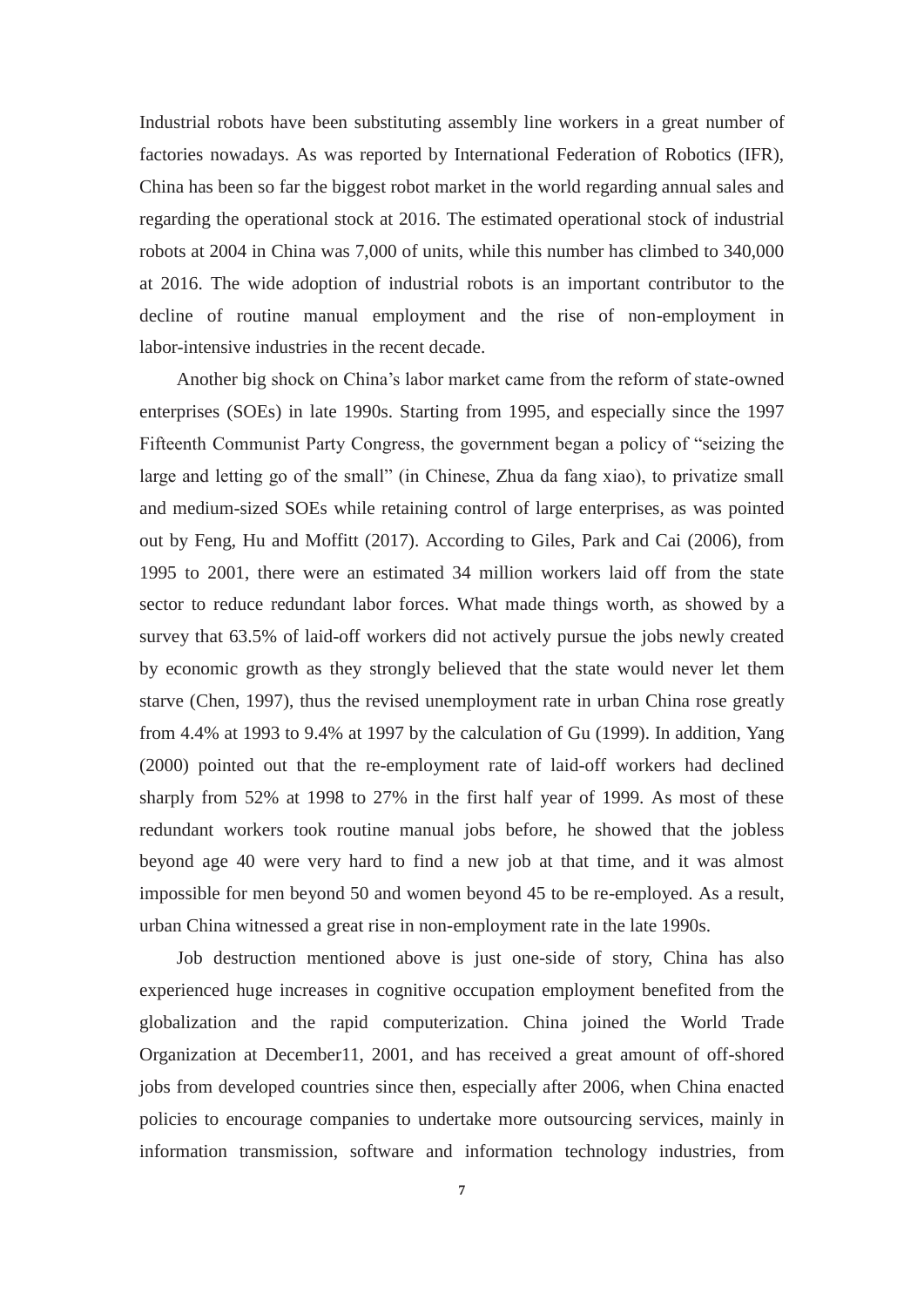abroad. In 2006, the contract execution amount of these services in China was only 1.4 billion dollars, while at 2015, it reached up to 96.7 billion dollars. In the meantime, the employees working on outsourcing services rose dramatically from less than 60 thousand in 2006 to more than 7 million in 2015, most of them had at least college degree and worked in routine cognitive jobs (Development Report of China's service outsourcing industry from 2006 to 2015). Also, rapid computerization in recent decades have created many cognitive jobs in offices. As is mentioned above, the average number of computers in each 100 China urban households rose sharply from 9.7 at 2000 to 78.5 at 2015 and working with computers and smart phones has become an essential skill in many fields.

These factors combined to account for a great proportion of the change on employment structures in China in recent decades.

#### **3. Data and Descriptive Statistics**

### **3.1 Data**

Our analysis uses data from National Population Census of China in year 1990,  $2000$  and  $2010<sup>1</sup>$ , and 1% National Population Sample Survey of China in year  $2005$ and 2015. The Census data covered all the population in China, and the 1% National Population Sample Survey, also known as the Mini-Census, covered 1% of population in China. For 1990 Census, the publicly available data is 1% sample; for 2000 and 2010 Censuses, the publicly available data is 0.1% sample; for 2005 Mini-Census, it's 20% sample; for 2015 Mini-Census, it's 10% sample. They were all conducted by China's National Bureau of Statistics. In addition to their nationwide and representative sampling, these data also have an advantage that there is hardly any other household survey in China covers so long a period from 1990 to 2015.

We focus on adult population aged 18-59 years old, as most of the Chinese

**<sup>1</sup>** Till now, China has conducted six population censuses in 1953, 1964, 1982, 1990, 2000 and 2010. The first and second census data have been lost since they did not been imputed into the computer. The 1982 census is not used in our analysis for three main reasons: firstly, there was no question about whether those did not work were disabled or not; secondly, some parts of the data are disordered; thirdly, although the reform and opening-up policy was implemented from 1978, non-state-owned enterprises had not gotten the chance to develop rapidly until 1990s. It was since the South Talks made by Deng Xiaoping in 1992 that China started a higher stage of economic system reforming, so the employment was mainly within state-owned enterprises in 1980s, and the employment structure could be quite different from it after 1990.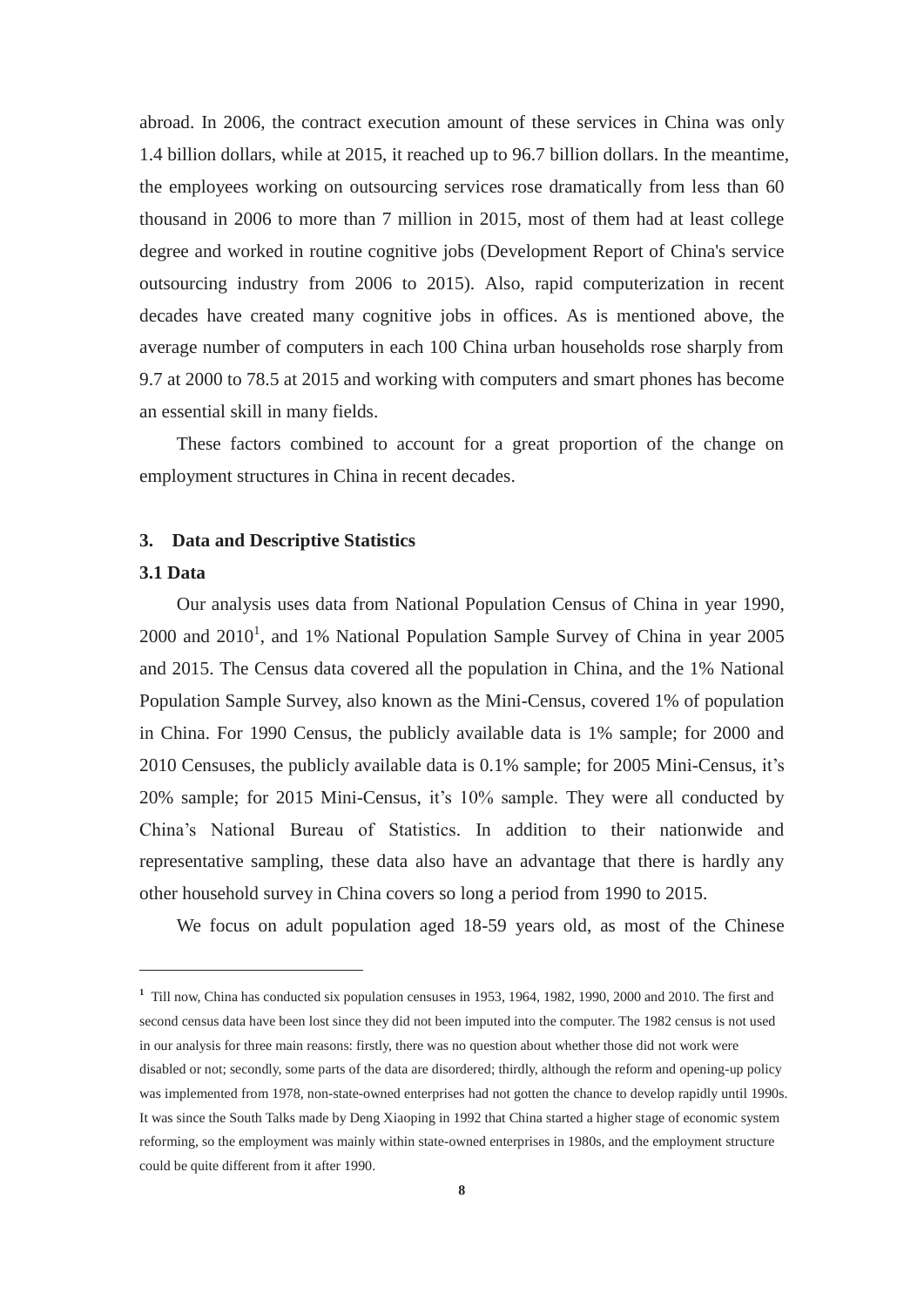workers retire when they reach the age 60. Those living in villages or those disabled are excluded. Following the literature (e.g. Autor, Levy and Murnane, 2003), we delineate occupations in China by their task content along two dimensions: "routine" versus "non-routine," and "cognitive" versus "manual." Thus, we group Chinese employees as either non-routine cognitive (NRC), routine cognitive (RC), non-routine manual (NRM), routine manual (RM), and not-working (including unemployment and not in the labor force) based on the classification and codes of occupations of China<sup>2</sup>.

#### **3.2 Descriptive statistics**

Figure 1 presents the population share of each category from 1990 to 2015. In China, the share in routine manual category decreased dramatically from 57% in 1990 to 32% in 2015, which showed a same trend as in Cortes, Jaimovich and Siu (2017), which found that the fraction of the population employed in routine manual category decreased from 21% in 1989 to 15% in 2014 in the United States. However, the share of population in routine cognitive category in China increased substantially from 8% in 1990 to 19% in 2015, which is quite opposite with the trend of routine cognitive fraction change in the United States (decreased from 20% to 16%). In addition, the population share of not-working group rose greatly from 16% in 1990 to 31% in 2015, while at the same time, the not-working share just rose slightly in the United States from 25% to 28%. Besides, the population share in non-routine (both cognitive and manual) categories did not undergo a big change, remained at around 19% through 1990 to 2015, while in the United States, the fraction rose from 34% to 41%.

Figure 2 presents the fraction of male population in each category. We can see that the proportion of male employees in routine manual category rose from 57% in 1990 to 67% in 2015, which implies that more female workers left routine manual jobs than male workers. The male proportion in routine cognitive and non-routine jobs did not change much and about half of workers in these categories were males. In addition, most (nearly 70%) of the population without work were females and the proportion just changed slightly in the past 25 years.

As in Table 2, fractions of population in different categories at each education

<sup>&</sup>lt;sup>2</sup> The national standard of occupation classification we use include GB/T 6565-1986 (used in 1990 census), GB/T 6565-1999 (used in 2000 census and 2005 mini-census), GB/T 6565-2009 (used in 2010 census) and GB/T 6565-2015 (used in 2015 mini-census).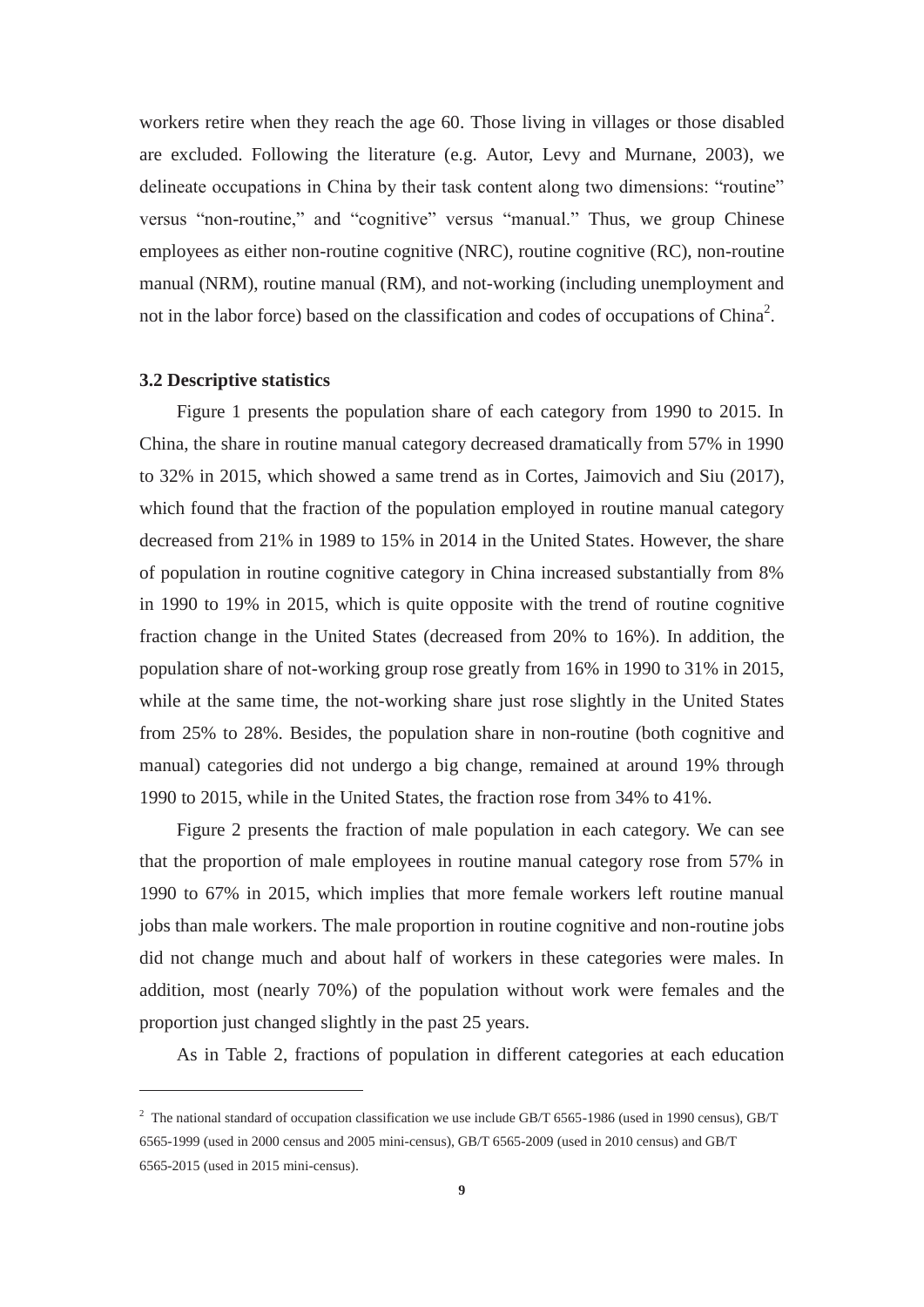level have experienced significant changes during past 25 years. The fraction of working in routine cognitive jobs increased greatly at each education level, especially for workers with college or above education. The fraction of working in routine manual jobs decreased sharply in each education level below college degree. The fraction of working in non-routine cognitive jobs dropped sharply for workers with at least secondary school degree, especially for those with at least college degree, as the college enrollment rose so greatly that high-paid non-routine cognitive jobs could not fulfill their rising preference to work. The fraction of working in non-routine manual jobs did not change much, while the fraction of people without working rose substantially in all education levels.

Some common facts among these education groups can be observed in both 1990 and 2015. For example, the fraction of working in manual jobs decreased with the rising of education level, while the tendency is opposite for the fraction change in cognitive jobs. Besides, the fraction of working in non-routine cognitive jobs dropped substantially within educational levels higher than college degrees and their fractions in routine jobs rose greatly in turn.

In addition, we create three age groups (aged 18-29 of young group, 30-49 of prime-aged group and 50-59 of old group). We find same trends of decreasing routine manual employment and increasing routine cognitive employment in the past 25 years in all age groups. For young people, the share of working in routine manual jobs decreased dramatically (from 60% in 1990 to 26% in 2015), and in routine cognitive jobs rose from 7% to 19%. Besides, the non-employment fraction doubled from 18% to 38%. For prime-aged people from 30 to 49 years old, the share of working in routine manual jobs also decreased sharply from 61% to 36%, the share in routine cognitive rose from 10% to 22%, and in not-working increased substantially from 7% to 21%. For old people, the share changes in different categories are less pronounced than previous two groups. The fraction of working in routine manual jobs decreased from 35% to 29%, in routine cognitive jobs rose from 6% to 12%, in non-routine cognitive jobs dropped from 15% to 7%, in not-working increased from 40% to 46%.

In 2015, the fraction of young people that worked in routine manual jobs was the lowest among three age groups, the fraction of primed-age group that worked in routine or non-routine cognitive jobs was the highest. For not working, the fraction of old people was the highest while of primed-aged ones was the lowest. For non-routine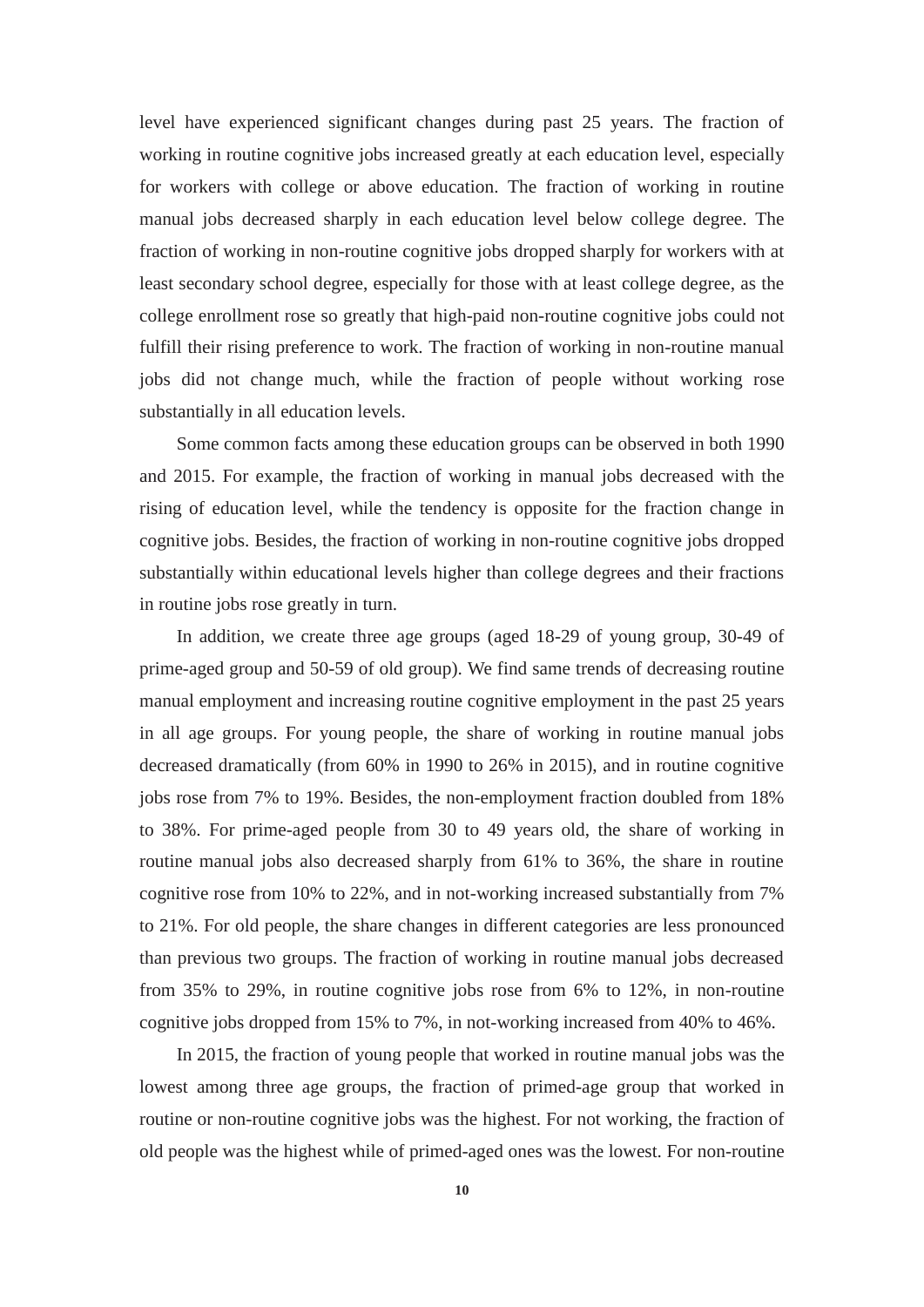manual jobs, the fraction was almost the same among three groups (7-8%).

As we can see from Figure 1 that the population share of not-working group rose greatly from 16% in 1990 to 31% in 2015, and the fraction of old or young people without a job was higher than prime-aged people. Rising fraction of retirement and increased population in school maybe two major reasons for overall non-employment rise. However, for the fraction of retirement in the non-employment group, it has declined from 22% in 1990 to 15% in 2015. Actually, in China, in 1990s and early 2000s, many workers in SOEs had opportunities to retire earlier before they reached mandatory retirement age (aged 60 or 55 for men and 55 or 50 for women, generally). Some chose to retire early to let their sons took their positions. However, it is harder for workers to retire early now and the government is considering to postponed retirement age as the population aging has become a serious problem. As a result, the retirement proportion change cannot account for the sharp rise of not-working fraction from 1990 to 2015.

What's more, the fraction of schooling in the non-employment group also decreased from 22% in 1990 to 18% in 2015. Although China's university expanded the enrollment every year from 1999, the fraction of schooling in non-employment did not increase steadily from 2000. The data suggests that the rise of not-working fraction is not mainly due to the increase in the fraction of retired people or people still in school, but more likely because more people now are searching for proper jobs (unemployed) or they choose to withdraw from the labor market<sup>3</sup>.

As is expressed in Section 2, a great amount of people migrated to other regions to work in the past 25 years, mainly flowed to more developed areas. We wonder whether they had different employment structures from other groups of people. We classified the population whose hukou were not in the same county of their permanent residences as migrant people. The results are shown in Figure 3. We can tell that the change trend from 1990 to 2015 of migrant people was almost the same with the trend of local-hukou residents. Their employment fraction in routine manual jobs decreased greatly and in routine cognitive or not-working category rose in turn.

<sup>&</sup>lt;sup>3</sup> Options in the census questionnaire for reasons of not-working included schooling, disabled (have been excluded from our analysis), did not work after graduation, lost the job because of the company, lost the job because of personal reasons, farmland lost because of acquisition by government, retirement, doing housework at home and others.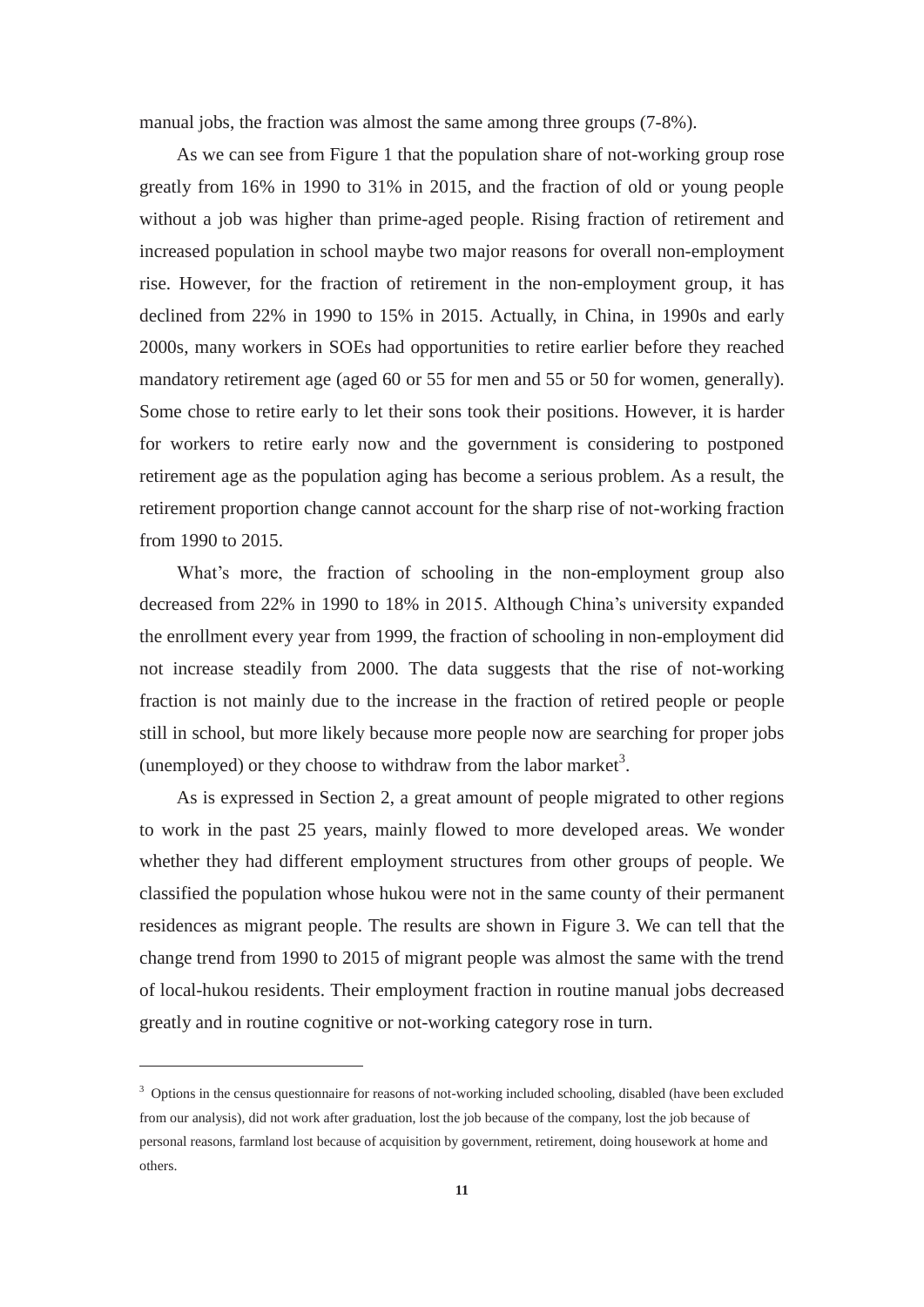Comparing with local-hukou residents, migrant workers had a higher proportion of working in routine cognitive and non-routine manual jobs and a lower fraction in non-employment category, which shows that migrant workers preferred not to be caught into the dilemma of unemployment, so they were willing to take low-paid jobs that sometimes native workers were reluctant to do, this also explains why local-hukou residents fell faster working in routine-manual jobs than migrants. A lower non-employment rate of migrants is consistent with the results of Feng, Hu and Moffitt (2017).

In addition, with the rising of college enrollment and meanwhile, big cities like Beijing and Shanghai restricted college graduates from transferring their hukou in, many high-educated people that even work as senior executives in these cities remain possessing no local hukou. This abnormal phenomenon can partly account for why migrants' proportion of taking non-routine cognitive jobs was lower than total population's at 1990, but then rose steadily to be higher at 2015.

#### **4. Decomposition of the employment structure change across time**

#### **4.1 Framework**

Figures in Section 3 present fraction in different categories of all the population and of people in different education and age groups. On one hand, the decline of routine manual employment and the rise of routine cognitive employment and not-working people may be partially accounted for by changes in the probability for people with given demographic characteristics to work in these categories (propensity effect). These changes would indicate economic forces that change the opportunities in the labor market for specific groups of workers.

On the other hand, except for changes in different employment categories within each demographic group, China in the past 25 years has also experienced significant changes in the educational, age and gender composition of the population. Since demographic groups are different in their propensity to work in each occupation category, demographic changes would be another reason to explain the overall employment structure change (composition effect).

To investigate the relative importance of two forces, we perform a set of decompositions by the method of Cortes, Jaimovich and Siu (2017). As in Section 3, we divide people into 24 demographic groups, by their gender, age, and education.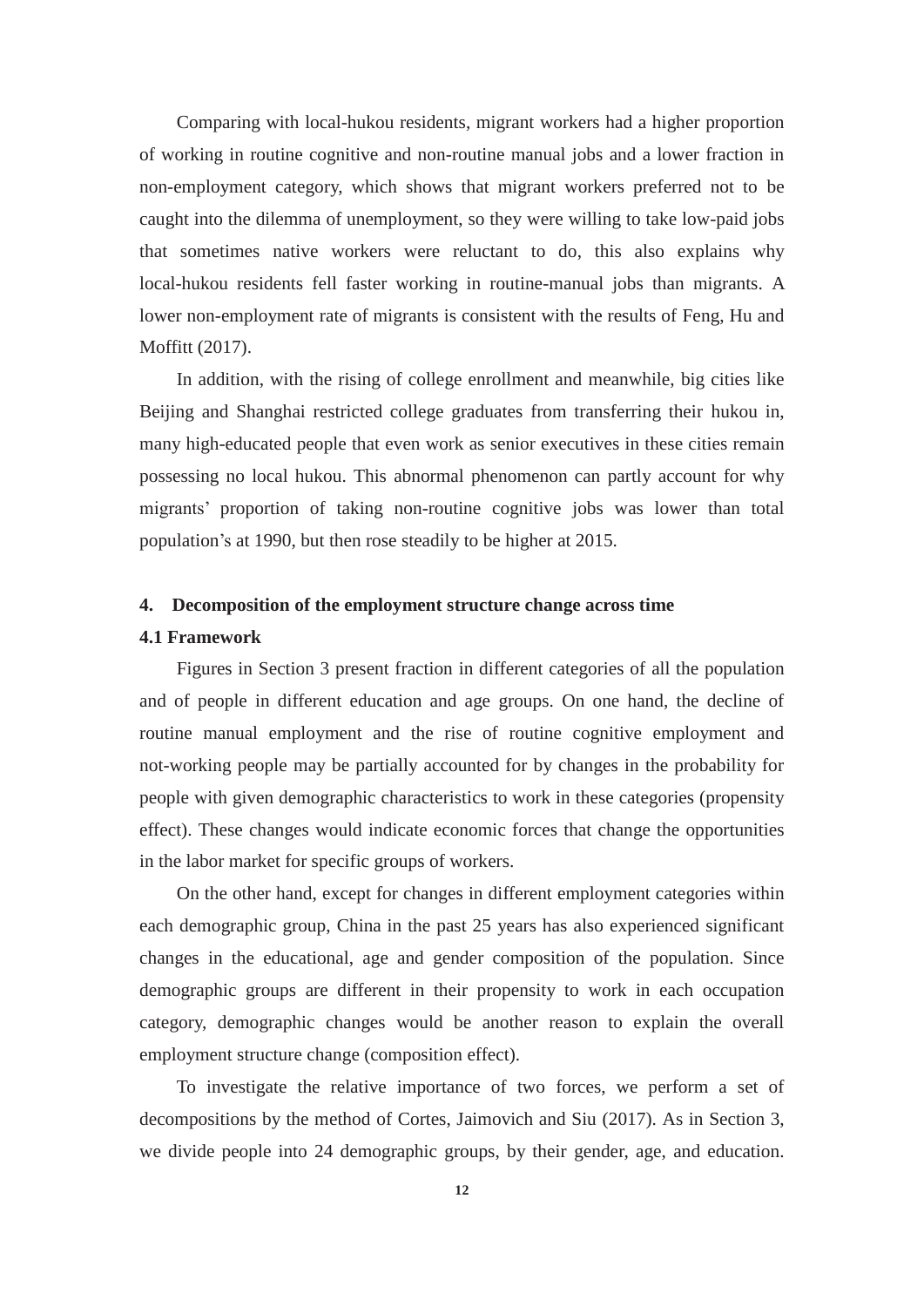Specifically, we have two gender groups (females and males), three age groups (18-29, 30-49, 50-59), and four education groups (primary school graduation or less, secondary school graduation, high school graduation, college or above).

The fraction of the population in each employment category *j* at time *t* is denoted as  $\bar{\pi}_t^j$ , this can be written as:

$$
\bar{\pi}_t^j = \sum_g w_{gt} \pi_{gt}^j \tag{1}
$$

where  $w_{gt}$  is the fraction of demographic group *g* in the whole population at time *t*, and  $\pi_{at}^{j}$  is the share of individuals within demographic group *g* in employment category *j* at *t*.

The change in the fraction of people in employment category *j* can be written as:  
\n
$$
\bar{\pi}_1^j - \bar{\pi}_0^j = \sum_g w_{g1} \pi_{g1}^j - \sum_g w_{g0} \pi_{g0}^j = \sum_g \Delta w_{g1} \pi_{g0}^j + \sum_g w_{g0} \Delta \pi_{g1}^j + \sum_g \Delta w_{g1} \Delta \pi_{g1}^j
$$
\n(2)

The composition effect is shown in the first term,  $\sum_{g} \Delta w_{g1} \pi_{g0}^{j}$ , due to the change in population fraction of demographic groups over time. The propensity effect is displayed in the second term,  $\sum_g w_{g0} \Delta \pi_{g1}^j$ , owing to changes in the share of individuals within groups in category *j*. Their interaction effect is the third term,  $\sum_g \Delta w_{g1} \Delta \pi_{g1}^j$ , which captures the co-movement of demographic group size changes and propensity changes given demographic characteristics.

#### **4.2 Decomposition of overall employment structure change**

Results of the decomposition are in Table 3. We divide the past 25 years into three 10-year periods (1990-2000, 2000-2010, 2005-2015), the initial and final fractions of each category in these periods are displayed in Column (1) and (2). The total change in each category during different periods is listed in Column (3), and contributions from the composition effect, propensity effect and interaction effect are in Column  $(4)$  to  $(6)$ .

From 1990 to 2015, there are four significant changes in employment structure in China. The first one is the share of routine manual jobs decreased from 56.65% to 31.58%, the second one is the share of non-employment increase from 15.85% to 30.76%, the third one is the share of routine cognitive jobs increased from 8.17% to 19.20%, and the last one is the share non-routine job had no significant change: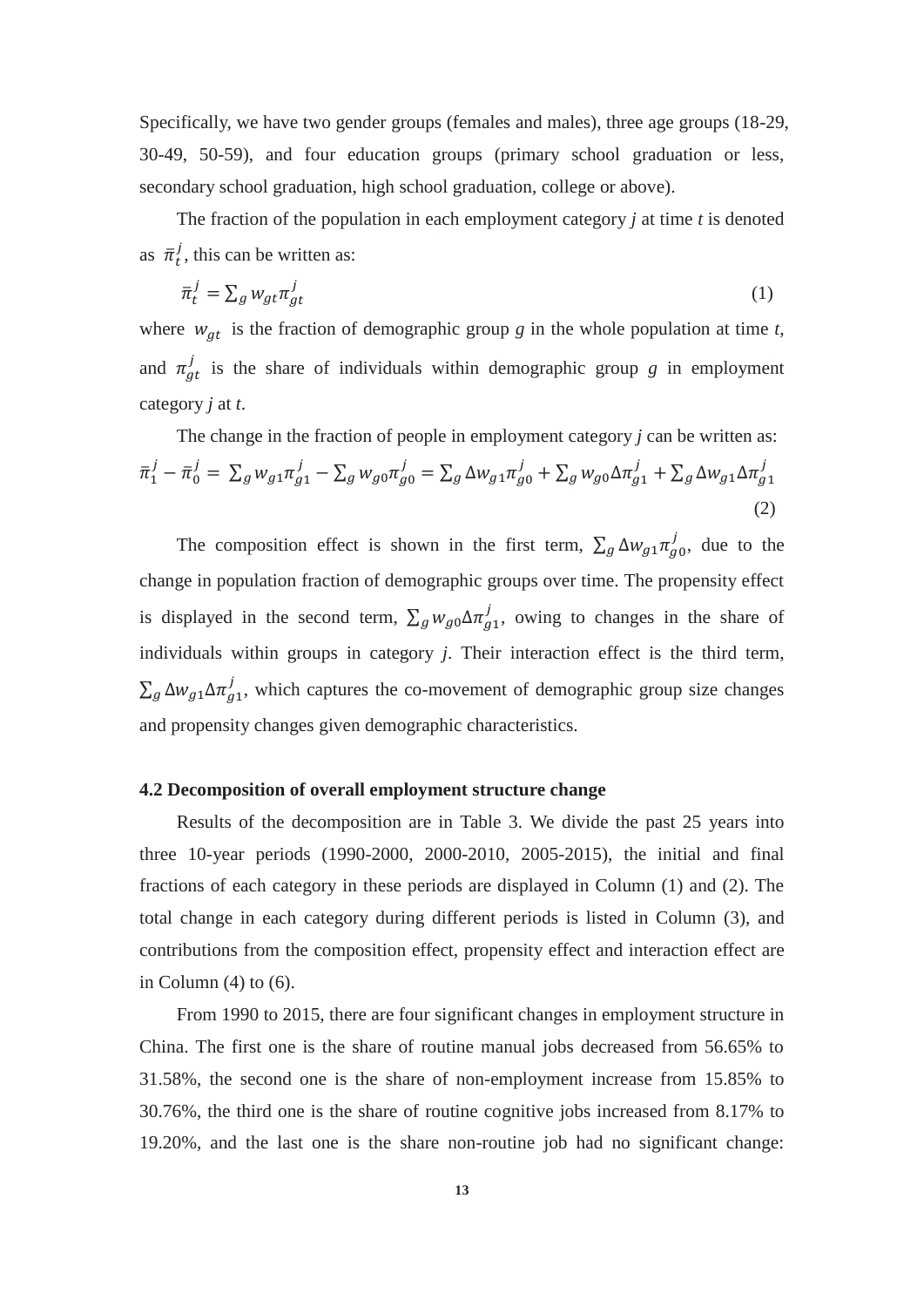non-routine cognitive jobs deceased from 13.10% to 11.15% and non-routine manual jobs increased 6.23% to 7.31%.

Our decomposition exercises suggest from 1990 to 2015, the fraction of people working in routine manual jobs has fallen by 25.1%, in which the composition effect accounts for 67.6%, the propensity effect accounts for 66.4% and the interaction effect accounts for -34%. The fraction of people working in routine cognitive jobs has risen by 11%, in which the composition effect accounts for 15.6%, the propensity effect accounts for 73.6% and the interaction effect accounts for 10.9%. The fraction of people without working has risen by 14.9%, in which the composition effect accounts for 6.9%, the propensity effect accounts for 92.8%, and the role of interaction effect is negligible.

The pattern of change in each employment category for the three periods is almost the same. The fraction of non-routine cognitive decreased slightly, with a positive composition effect and negative propensity effect. The positive composition effect means demographic groups that have the highest propensity to work in non-routine cognitive category rose greatly, as the college enrollment increased sharply from 0.61 million at 1990 to 7 million at 2015. The negative propensity and interaction effect means the labor demand of non-routine cognitive occupations became increasingly insufficient (as it is hard to imagine that people became more and more unwilling to work in high-paid non-routine cognitive jobs if they had the chance), and the employment fraction in this category decreased more for the highly educated group. This result is different from in the United States, which also witnessed a positive composition effect and a negative propensity effect in non-routine cognitive occupations, but hardly any negative interaction effect, which showed that high-educated workers did not experience a greater decline than other groups of people. One possible reason of this difference is that America's college enrollment did not undergo that sharp an increase as in China. To illustrate, the college enrollment of the United States rose from 15.3 million at 2000 to 21 million at 2010, a much less rise in proportion than China went through in the same period, and then declined to 20.2 million at 2014 (data source: National Center for Education Statistics of the United States). In following subsections, we will show that most of the decrease of highly educated people in non-routine cognitive jobs in China sorted into routine cognitive and to a lesser extent, into not-working categories.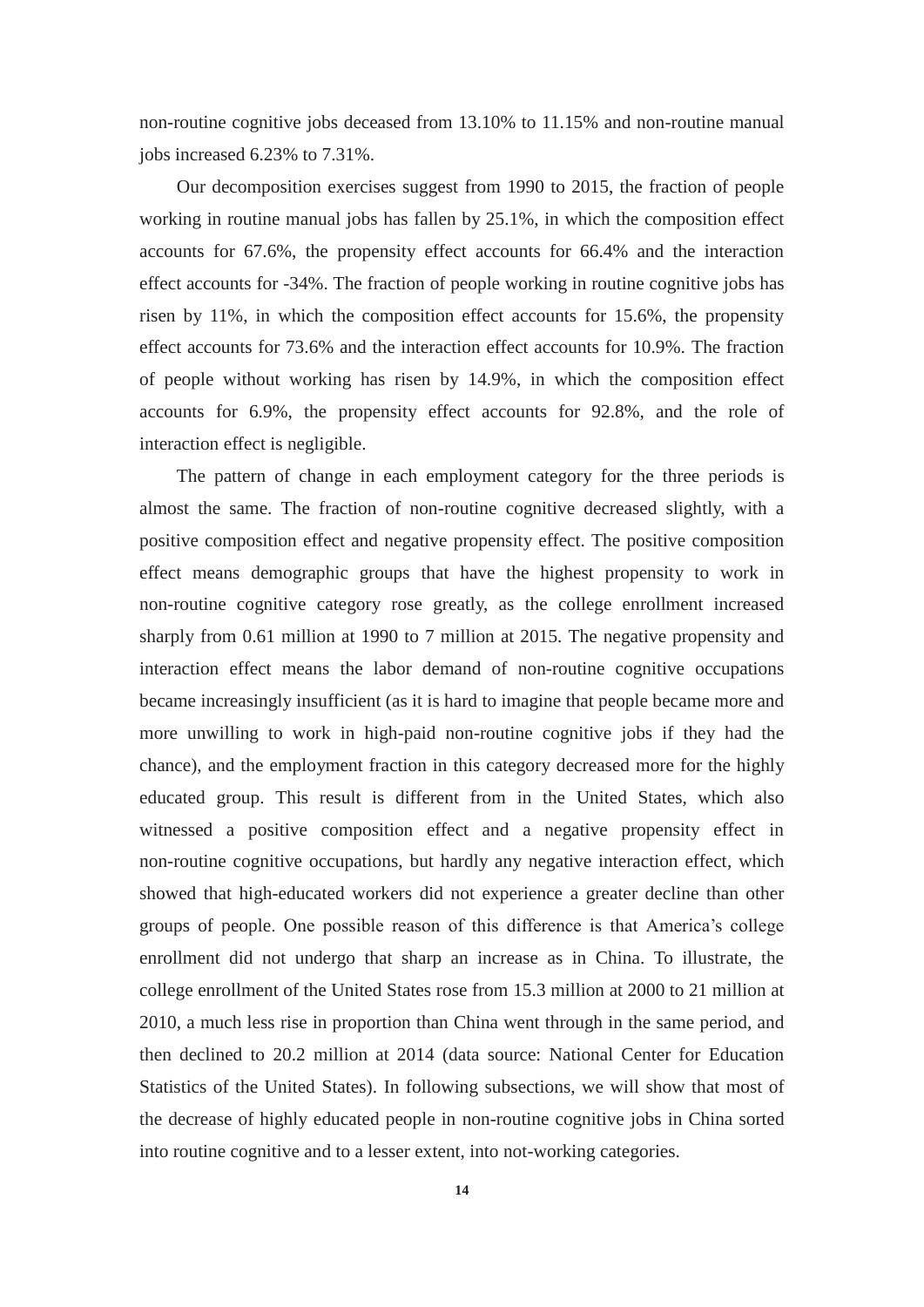The fraction of routine manual employment dropped greatly in all three periods, especially during 1990 and 2000. Both composition effect and propensity effect account for a large proportion of this decline, which means the share of low-educated population shrank a lot and their likelihood of working in routine manual category declined in the meantime. On one hand, the demand for routine manual workers reduced due to the development of automation technologies. On the other hand, as Cortes, Jaimovich and Siu (2017) pointed out, given the rapid increase in educational attainment, the distribution of unobserved productivity and/ or leisure preferences of those low-educated has shifted.

The fraction of routine cognitive rose substantially, especially during 1990-2000 and 2005-2015. This rise is mainly accounted for by propensity effect, which is due to partly the adoption of computers in offices from 1990s and off-shored service jobs mainly in information transmission, software and information technology industries accepted from developed countries (increased rapidly from 2006) which created a lot of routine cognitive jobs and attracted workers in routine manual category to learn and work in offices, partly the insufficient demand for non-routine cognitive workers led many college graduates flow to routine cognitive jobs.

The fraction of not-working people increased dramatically, especially during the period from 1990 to 2000. This increase is mainly resulting from propensity effect. In addition to some workers did not find proper jobs because of fierce competition or their preferences in leisure, the reform of SOEs in 1990s which led to tens of millions of employees out of work, can account for a great proportion of non-employment increase. This result is consistent with China's unemployment rate fluctuation calculated by Feng et al. (2017), that the rate rose sharply during the period of mass layoff from 1995 to 2002, reaching an average of 9.5% in the subperiod from 2002 to 2009, and that declines in labor force participation often accompany increases in the unemployment rate. What's more, they also showed that changes neither in the labor force participation rate nor in the unemployment rate are driven by demographic factors; these were structural, not demographic, shifts.

In the following subsections, we focus our analysis on changes in routine manual, routine cognitive and not-working three categories, which exhibited significant changes from 1990 to 2015.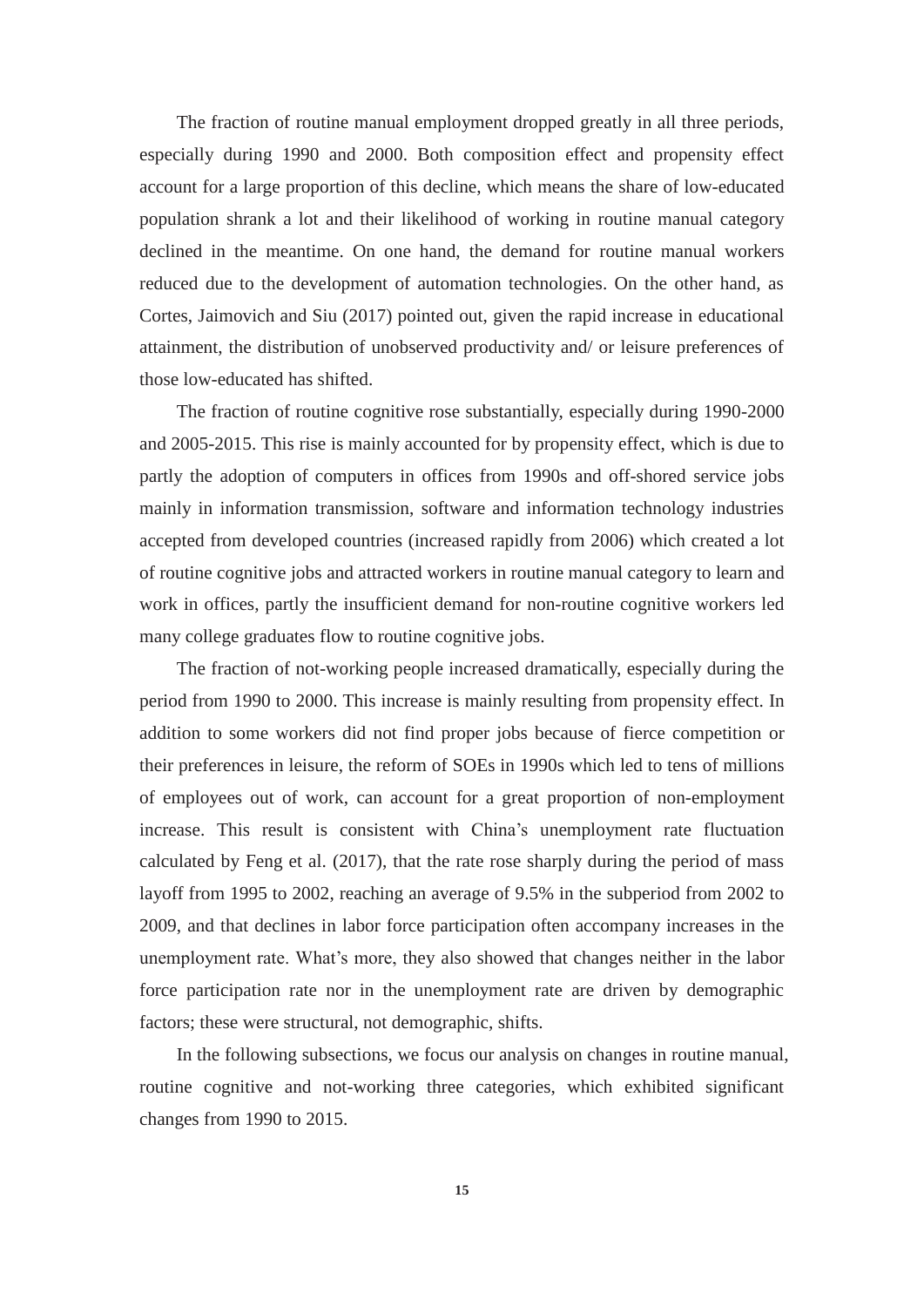#### **4.3 Decline in routine manual employment**

From 1990-2015, the fraction of people working in routine manual jobs has fallen by 25.1%, in which the composition effect accounts for 67.6%, the propensity effect accounts for 66.4% and the interaction effect accounts for -34%.

To determine the relative importance of each demographic group in accounting for the decline in routine manual employment, we use the method of Cortes, Jaimovich and Siu (2017) and compute the change induced by each group *g*,  $w_{a1} \pi_{a1}^{j} - w_{a0} \pi_{a0}^{j}$  from Eq. (2), as a fraction of the total change. The results are in Table 4.A. Six demographic groups stand out as key groups that account for the bulk of the decline: female primary school graduates or less at age 18-29 and 30-49, female secondary school graduates at age 18-29, male primary school graduates or less at age 18-29 and 30-49, and male secondary school graduates under the age of 30. Changes in these six key demographic groups combined can account for 97% of the fall in routine manual employment.

Table 4.B indicates that these demographic groups contribute to both the composition and propensity effects documented in Table 3. First, these groups were shrinking in terms of their share of the population. While they represented more than 40% of the China population in 1990, they represented only 15% by 2015. Given that a large fraction of these low-educated women and men were employed in a routine manual occupation in 1990---as many as 90%, as indicated in the fourth column of the table---their reduction in the population share has implied an important reduction in the overall share of routine manual employment, even holding their propensity fixed.

Equally important, individuals within these key groups have experienced dramatic reductions in the propensity to work in routine manual jobs. For example, the fraction has fallen by about 45 percentage points for lowest-educated young women; while more than 80% worked in routine manual occupations in 1990, this figure was closer to one-third in 2015. As a result, the bulk of the propensity change documented in Table 3 is due to these six demographic groups.

Given that these key groups have experienced substantial movement out of routine manual employment, it will be interesting to ask which employment category they have transitioned into. We illustrate this in Table 4.C, by presenting the change in the share of each demographic group across employment categories. The results indicate that the dramatic decline in the probability of routine manual employment is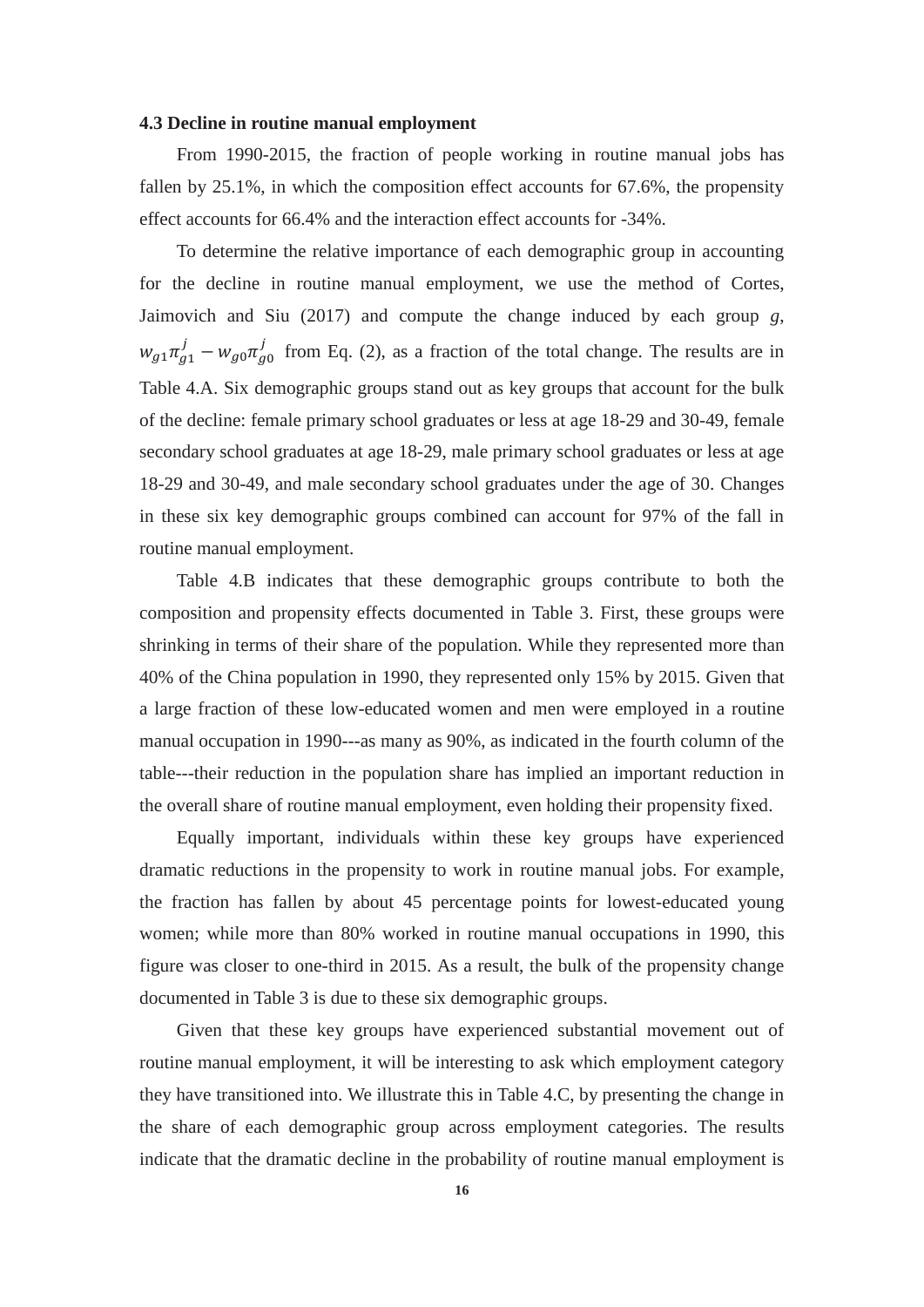offset primarily by increases in non-employment and, to a lesser extent, increases in routine cognitive and non-routine manual employment. Clearly individuals from these demographic groups have not benefited by transition into high-paid, non-routine cognitive occupations.

Through different sub-periods, decreases of the routine manual fraction varied greatly. As is shown in Table 3, the change of routine manual fraction during 1990- 2000 period (-16.40%) accounts for 65% of the overall change (-25.06%), so we compute the change induced by each group during 1990- 2000 in routine manual employment to see the distinction of this period. The same six demographic groups stand out as key groups that account for the bulk of the decline: females and males with no higher than secondary school education in age 18-29, females and males with primary school education or less in age 30-49. Changes in these six key demographic groups combined can account for 94% of the fall in routine manual employment. Also, these demographic groups contribute to both the composition and propensity effects documented in Table 3. First, these groups were shrinking in terms of their share of the population from 41.83% in 1990 to 27.69% in 2000. What's more, individuals within these key groups have experienced sharply declines in the propensity to work in routine manual jobs. For example, the fraction of lowest-educated young women working in routine manual jobs has fallen from 81.79% in 1990 to 53.56% in 2000. In general, the overall fraction change and key groups accounting for it in routine manual occupations during 1990-2000 showed same features with during 1990-2015.

Since the key demographic groups that accounted for the decline of routine manual employment are young and prime-aged people in low-education, we can readily explain that the composition effect in these groups stems from, to a large extent, the rise of workers' educational attainment and the increasingly serious aging problem. With respect to the explanation of its propensity effect, on one hand, the widely used industrial robots in the recent decade and the reform of SOEs in late 1990s led to the decline of routine manual employment, so some routine manual workers had to leave this category and worked in non-routine manual jobs that were hard to be substituted; on the other hand, with the rising of routine cognitive employment and people's preferences on leisure, some routine manual workers flowed into routine cognitive jobs. Those workers left routine manual jobs that could not find routine cognitive jobs and did not prefer to do non-routine manual jobs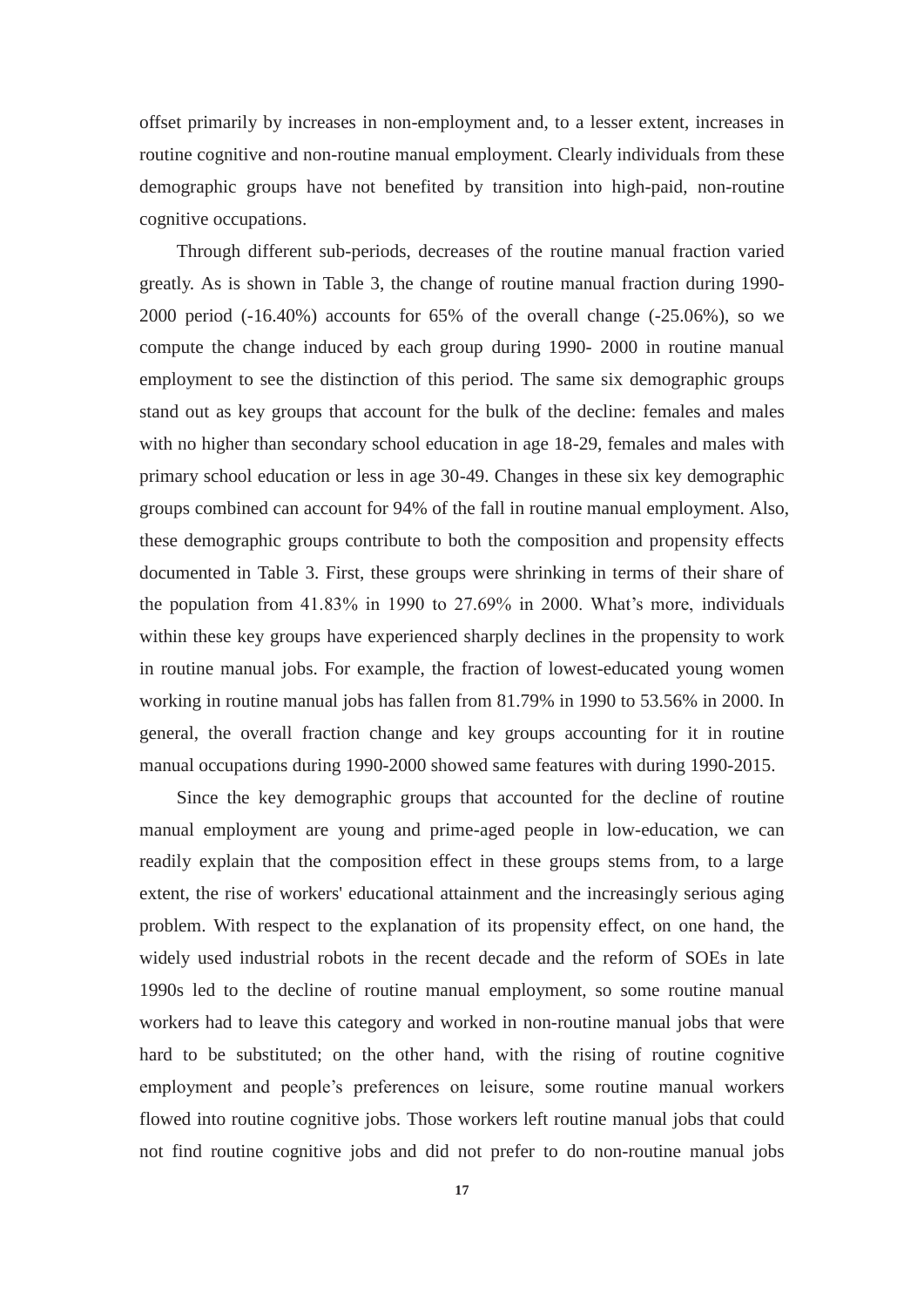became unemployed or quitted from the labor market.

#### **4.4 Rise in routine cognitive employment**

From 1990- 2015, the fraction of people working in routine cognitive jobs has risen by 11%, in which the composition effect accounts for 15.6%, the propensity effect accounts for 73.6% and the interaction effect accounts for 10.9%.

Next, we perform a similar analysis as in Section 4.3 for the change in routine cognitive employment. Table 5.A shows that the demographic groups accounting for the bulk of the rise in routine cognitive employment include females and males with some college education or above in both young and prime-aged groups, and females with secondary and high school diplomas from age 30 to 49. These six demographic groups alone account for 69% of the propensity effect.

The population shares and routine cognitive employment propensities for these groups are detailed in Table 5.B. All six groups experienced increases in their probability of working in routine cognitive jobs, half of these groups increased from approximately 10% in 1990 to about 30% in 2015.

Given that these key groups have experienced substantial movement into routine cognitive employment, we ask where they have sorted out instead. As is shown in Table 5.C, most of the share rise of routine cognitive employment came from non-routine cognitive, which means in these relatively high education groups, they can work at non-routine cognitive jobs with relatively high pays at 1990, while many of them in the same group can only work at routine cognitive jobs at 2015. As this is propensity effect, it does not reflect the rising of highly-educated population, instead this shows the rapid growth of labor demand in routine cognitive occupations and the insufficient demand of non-routine cognitive jobs for college graduates. To a lesser extent, the decline of routine manual employment in prime-aged female that have at most high school diploma account to some parts of the rise of routine cognitive employment, with reasons we discussed in Section 4.2.

#### **4.5 Rise in non-employment**

From 1990- 2015, the fraction of people without working has risen by 14.9%, in which the composition effect accounts for 6.9%, the propensity effect accounts for 92.8%.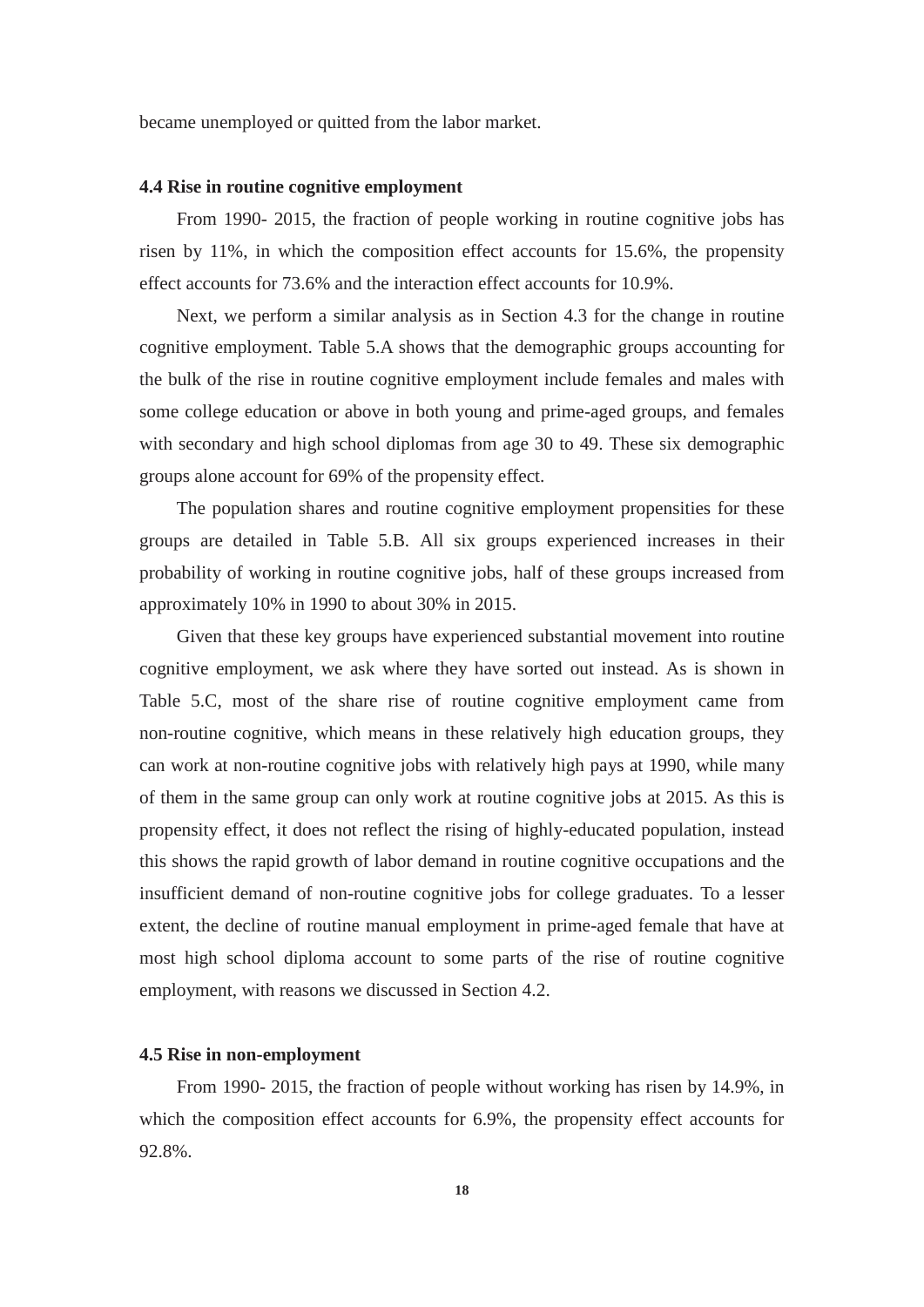Table 6.A shows that the groups accounting for the bulk of the rise in non-employment are females and males with some college education or above under the age 30, and females with secondary and high school diplomas from age 30 to 59. These six demographic groups alone account for 85% of the propensity effect.

The population shares and non-employment propensities for these groups are detailed in Table 6.B. All six groups experienced increases in their probability of not working, the fraction of non-employment in half of these groups increased by more than 25% from 1990 to 2015.

As is shown in Table 6.C, most of the share rise of non-employment in these key demographic groups came from non-routine cognitive, and, to a lesser extent, came from routine manual employment. For young workers with at least college degree, they have no sufficient chances to work in non-routine cognitive jobs, so most of them chose routine cognitive jobs, some young men even did more routine manual jobs than before. If they could not find a proper job, they chose to do further study for master or even Ph.D. degrees and enlarge the fraction of not-working. For prime-aged and old female workers with at most high school graduates, some of them went to routine cognitive jobs, others had no work to do without finding routine manual or cognitive jobs and reluctant to do non-routine manual jobs.

The fraction of not-working people increased mainly during the period 1990- 2000, resulting from propensity effect. As is shown in Table 3, the change of not-working fraction during 1990-2000 period (10.77%) accounts for 72% of the overall change (14.90%). After computing the change induced by each group during 1990-2000 in not-working category, four demographic groups stand out as key groups: females with secondary school education from age 30 to 59 and with high school education in 30-49, males with secondary school education in age 30-49. Changes in these four key demographic groups combined can account for 61% of the rise in not-working fraction. Individuals within these key groups have experienced great increases in the propensity of non-employment. For example, the fraction of secondary school females aged 30-49 without working has risen from 9.64% in 1990 to 34.62% in 2000. During the reform of SOEs in 1990s, as is introduced in Section 2.2, most of laid-off workers did not actively pursue the jobs newly created by economic growth as they strongly believed that the state would never let them starve (Chen, 1997). In addition, the jobless beyond age 40 were very hard to find a new job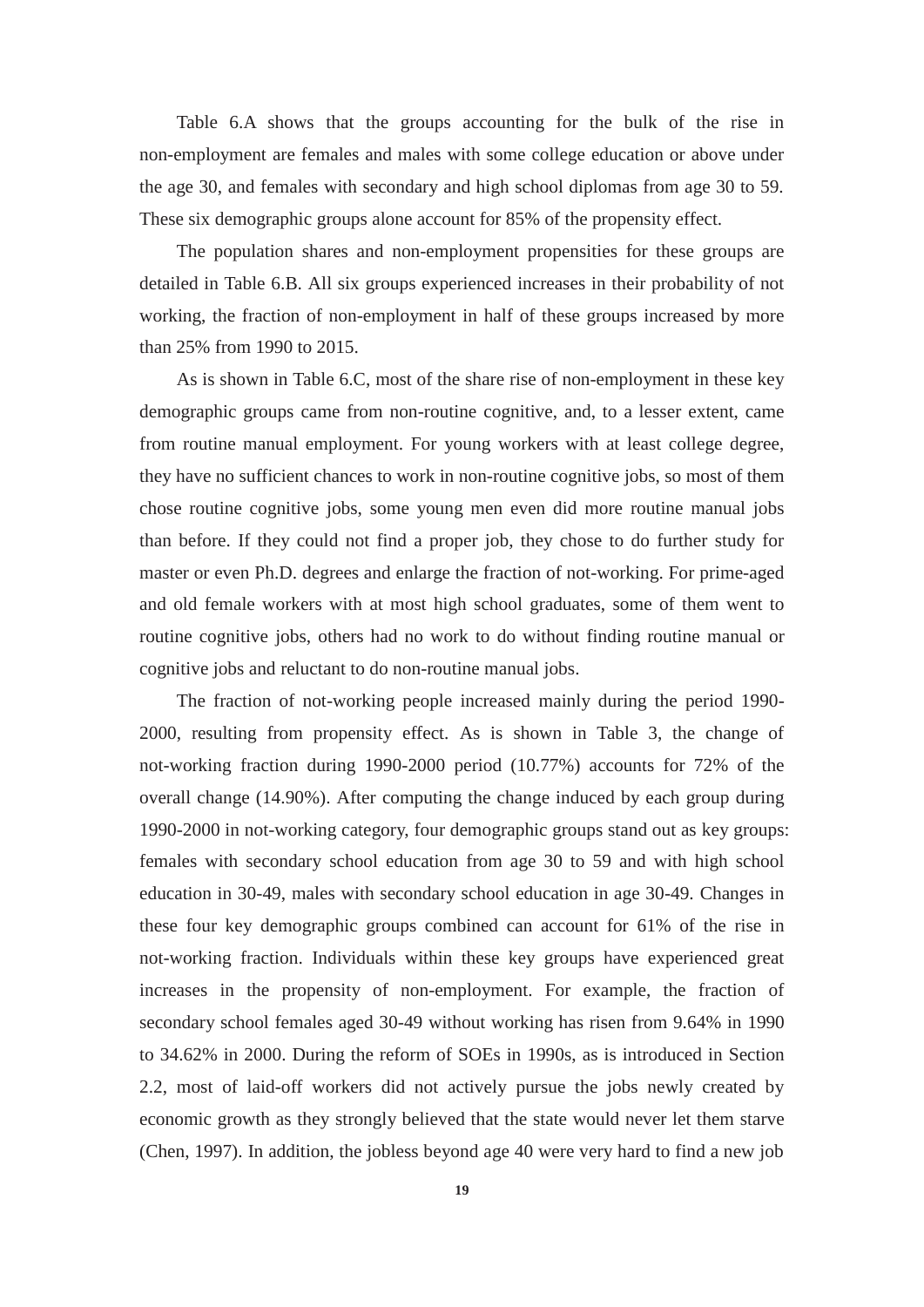at that time (Yang, 2000). As a result, urban China witnessed a great rise in non-employment in the late 1990s, especially in prime-aged or old females with no more than high school diplomas.

#### **5. Conclusion**

Existing literature (e.g., Autor and Dorn, 2013, Goos, Manning and Salomons, 2014) pointed out that the United States and Western European countries have witnessed routine-biased technological change over recent decades, which led to strong decline of the fraction of middle-skilled employment. Cortes, Jaimovich and Siu (2017) found out that workers in the United States who were crowded out from routine jobs sorted into non-routine manual and non-employment categories. However, the change of employment structure in China at the same time was quite different. The share of employment in routine manual occupations experienced sharp decline over recent 25 years, while the fraction of routine cognitive employment increased greatly, and the fraction of non-routine employment hardly undergo any change. In the meantime, the share of non-employment people rose dramatically.

By decomposing, we show that the decline of routine manual employment can be accounted for by both the composition effect, which was mainly caused by the rise of workers' educational attainment and the serious aging problem, and the propensity effect, which was due to the wide adoption of industrial robots, the reform of SOEs, and people's increasing preferences to routine cognitive jobs. With regard to the rise of routine cognitive jobs, we find that this is primarily due to the propensity of high-educated workers to work in non-routine cognitive jobs could not be fulfilled as non-routine cognitive occupations were insufficient while the college enrollment experienced a great rise, and the increase of routine cognitive jobs attracted many routine manual employees out of their original category. What is more, if college graduates could not find a satisfying job or low-educated workers were substituted by industrial robots without finding routine cognitive or non-routine manual jobs, they became unemployed or even withdrew from the labor market, which led the fraction of not-working people increase. In addition, we find that a relatively small subset of workers who have experienced an increase in their propensity for non-employment and their propensity to work in computerized routine cognitive jobs can account for a substantial fraction of the aggregate decline in routine manual employment and the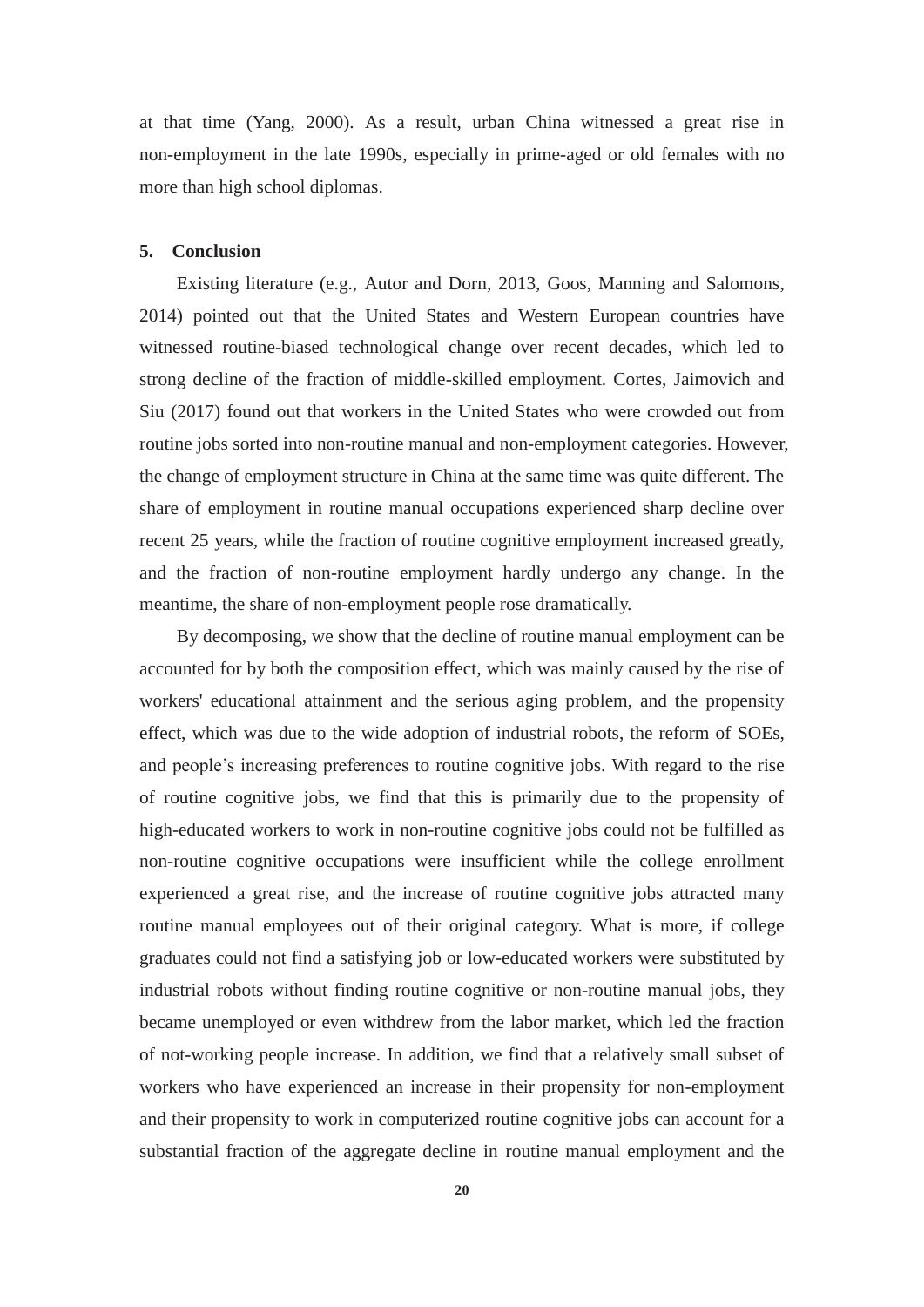rise in routine cognitive employment and non-employment.

These findings show a different image on the impact artificial intelligence will have on the employment in China from its impact on America. As routine jobs are still principal occupation categories (routine cognitive and routine manual in total covered more than 50% of the 2015 population we analyze) in China, and it is more likely for these occupations to be computerized in the near future than non-routine jobs, so not only low-skill and low-wage workers would in high risk of computerization as Frey and Osborne (2017) predicted in America, the high-educated workers will also be easily substituted by AI technologies in China as nearly 40% of college graduates worked in routine jobs at 2015. From 1990 to 2015, the creation of both cognitive and manual non-routine jobs was stagnant. Our findings thus imply that to win the race with AI, workers with all kinds of skills in China need to reallocate to tasks requiring creative and social intelligence (these are engineering bottlenecks of AI put forward by Frey and Osborne, 2017) that are non-susceptible to computerization.

#### **References**

Autor, D. H. (2015). "Why are there still so many jobs? The history and future of workplace automation." Journal of Economic Perspectives 29(3): 3-30.

Autor, D. H. and D. Dorn (2013). "The growth of low-skill service jobs and the polarization of the US labor market." American Economic Review 103(5): 1553-1597.

Autor, D. H., Frank, L., and Richard, J. M. (2003). "The skill content of recent technological change: An empirical exploration." The Quarterly journal of economics 118(4): 1279-1333.

Autor, D. H., Katz, L. F., and Kearney, M. S. (2006). "The polarization of the US labor market." American Economic Review 96(2): 189-194.

Autor, D. H., Katz, L. F., and Kearney, M. S. (2008). "Trends in US wage inequality: Revising the revisionists." The Review of economics and statistics 90(2): 300-323.

Cai, F., Park, A., Zhao, Y., (2008). "The Chinese labor market in the reform era. In: Brandt, L., Rawski, T.G. (Eds.), China's Great Economic Transformation." Cambridge University Press.

Chen. H. X. (1997). "The changes of employment mentality under the market economy (in Chinese version)", Journal of SooChow University 1: 38-42 .

China Council For International Investment Promotion and China Outsourcing Institute (2016). "Development Report of China's service outsourcing industry from 2006 to 2015." Beijing.

China Information Almanac editorial office (2001 & 2016). "China Information Almanac." Beijing, China Information Almanac Press.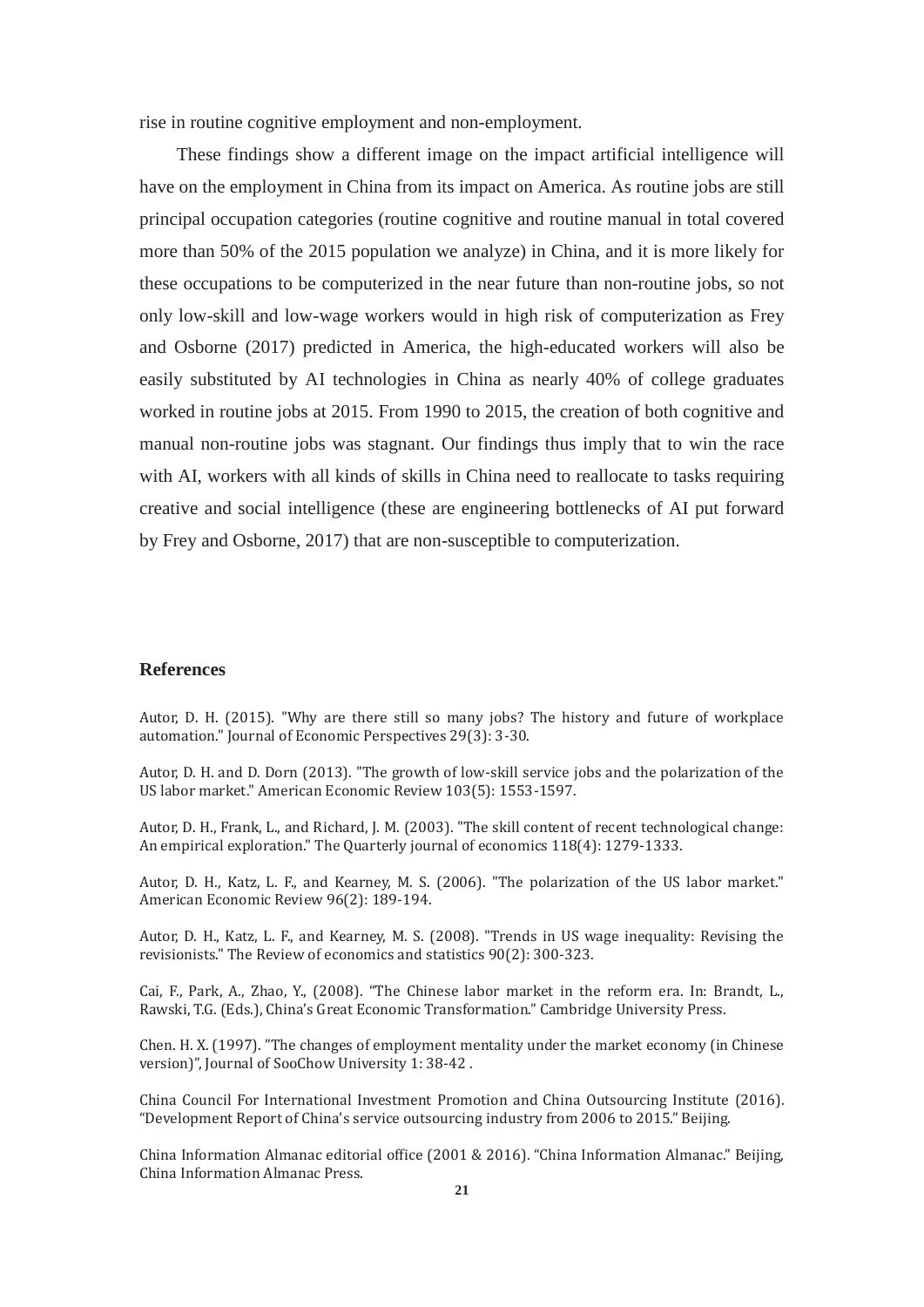China Internet Network Information Center (2018). "China Internet network development state statistic report." Beijing.

China's National Health and Family Planning Commission (2016 & 2017). "Report on China's Migrant Population Development." Beijing.

China Statistical Yearbook editorial office (2004 & 2017). "China Statistical Yearbook." Beijing, China Statistics Press.

China's State Council (2017). "Development Planning for a New Generation of Artificial Intelligence." Beijing.

Cortes, G. M., Jaimovich, N., and Siu, H. E. (2017). "Disappearing routine jobs: Who, how, and why?" Journal of Monetary Economics 91: 69-87.

Feng, S., Hu, Y., & Moffitt, R. (2017). "Long run trends in unemployment and labor force participation in urban china." Journal of Comparative Economics, 45(2), 304-324.

Frey, C. B. and M. A. Osborne (2017). "The future of employment: how susceptible are jobs to computerisation?" Technological Forecasting and Social Change 114: 254-280.

Giles, J., Park, A., & Cai, F. (2006). "How has economic restructuring affected china's urban workers?" China Quarterly, 185(185), 61-95.

Goos, M. and A. Manning (2007). "Lousy and lovely jobs: The rising polarization of work in Britain." The Review of economics and statistics 89(1): 118-133.

Goos, M., Manning, A., and Salomons, A. (2009). "Job polarization in Europe." American Economic Review 99(2): 58-63.

Goos, M., Manning, A., and Salomons, A. (2014). "Explaining job polarization: Routine-biased technological change and offshoring." American Economic Review 104(8): 2509-2526.

Gu, E. X. (1999). "From permanent employment to massive lay-offs: the political economy of 'transitional unemployment'in urban China (1993–8)." Economy and Society, 28(2), 281-299.

International Federation of Robotics (2017). "IFR World Robotics Report."

Liang, Z. T. (2014). "History of family planning policy in China (in Chinese version)." Beijing, China Development Press.

Maloney, W. F., & Molina, C. (2016). "Are automation and trade polarizing developing country labor markets, too?". Social Science Electronic Publishing.

Meng, X., Shen, K., & Xue, S. (2013). "Economic reform, education expansion, and earnings inequality for urban males in china, 1988–2009." Journal of Comparative Economics, 41(1), 227-244.

Michaels, G., Natraj, A., and Van Reenen, J. (2014). "Has ICT polarized skill demand? Evidence from eleven countries over twenty-five years." Review of Economics and Statistics 96(1): 60-77.

National Bureau of Statistics (1991 & 2016). "China Population & Employment Statistics Yearbook." Beijing, China Statistics Press.

National Bureau of Statistics (2002 & 2016). "China Labour Statistical Yearbook." Beijing, China Statistics Press.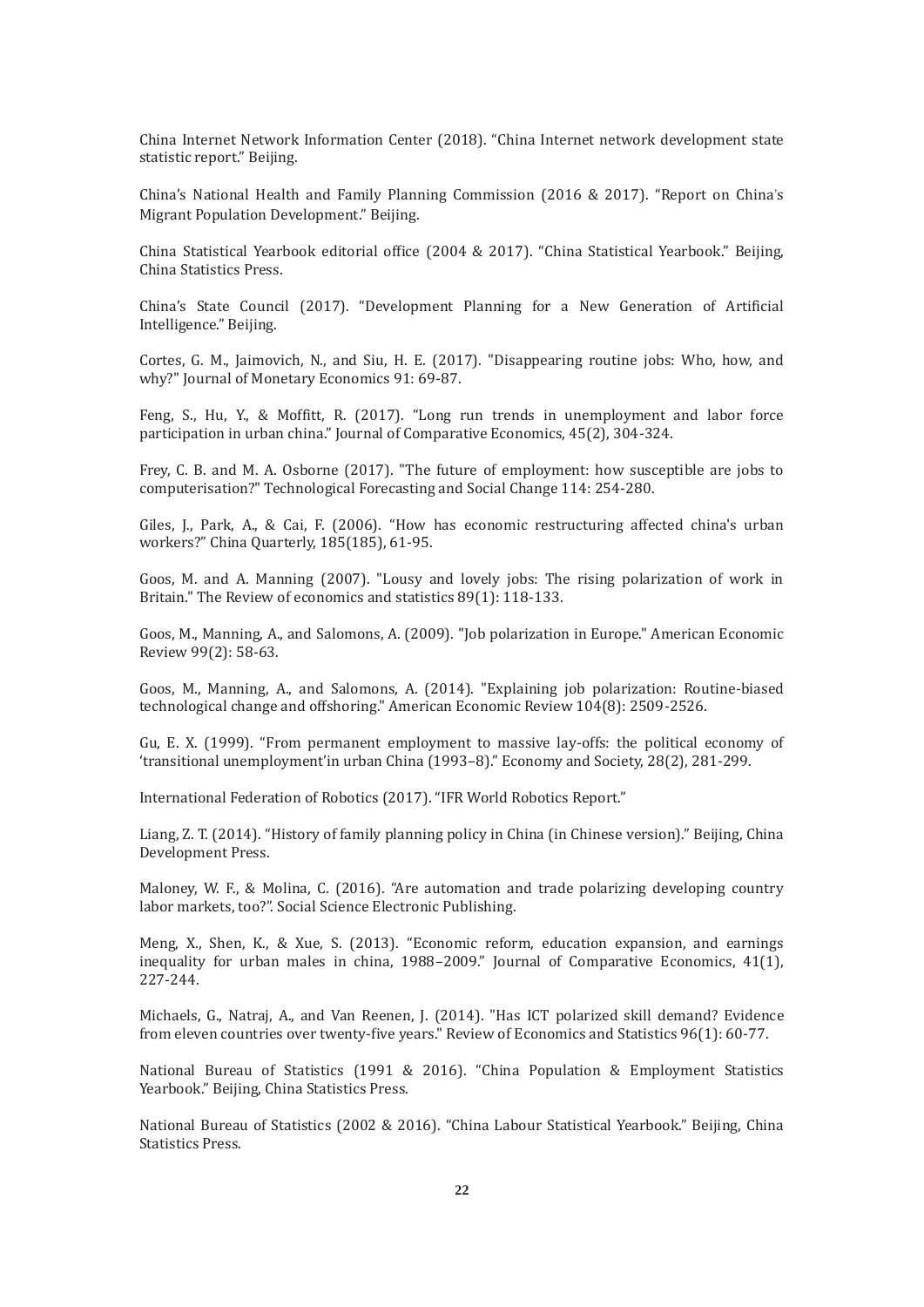The Economist (2017). "AI in China: Code red." The Economist 20170729.

The White House (2016). "Artificial Intelligence, Automation, and the Economy." Washington DC.

Yang, Y. Y. (2000). "To further improve the re-employment of laid-off workers from state-owned enterprises (in Chinese version)." Review of Economic Research(36): 2-7.

Zhang, X., Yang, J., & Wang, S. (2011). "China has reached the lewis turning point." China Economic Review, 22(4), 542-554.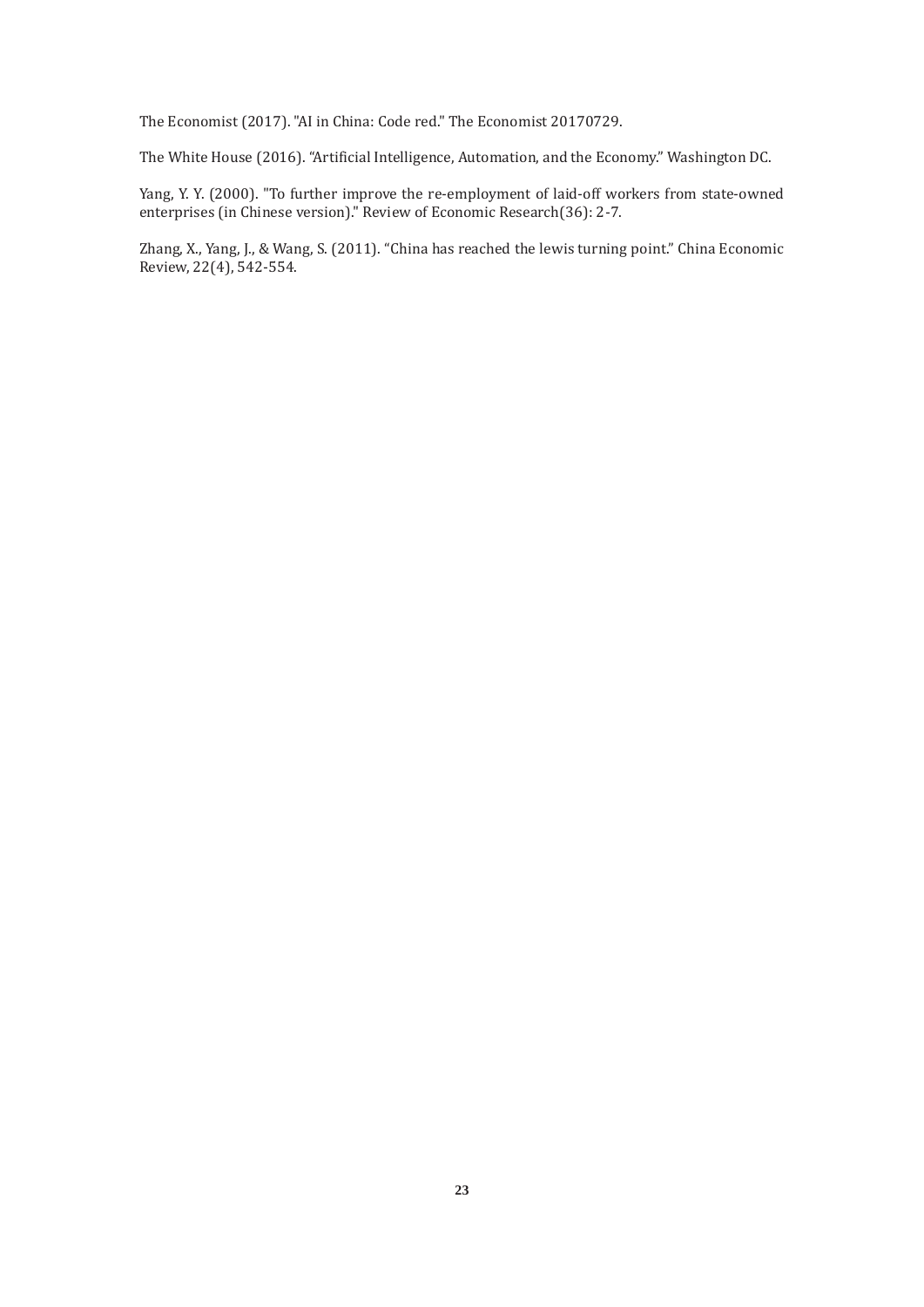

**Figure. 1. Fraction of population in each employment category: 1990 to 2015 Sources:** Authors' own calculations based on individuals aged 18-59, excluding those living in villages or those disabled from National Population Census of China in 1990, 2000, 2010, and 1% Mini-Census of China in 2005 and 2015.



**Figure. 2. The fraction of males in each employment category: 1990 to 2015 Sources:** Authors' own calculations based on individuals aged 18-59, excluding those living in villages or those disabled from National Population Census of China in 1990, 2000, 2010, and 1% Mini-Census of China in 2005 and 2015.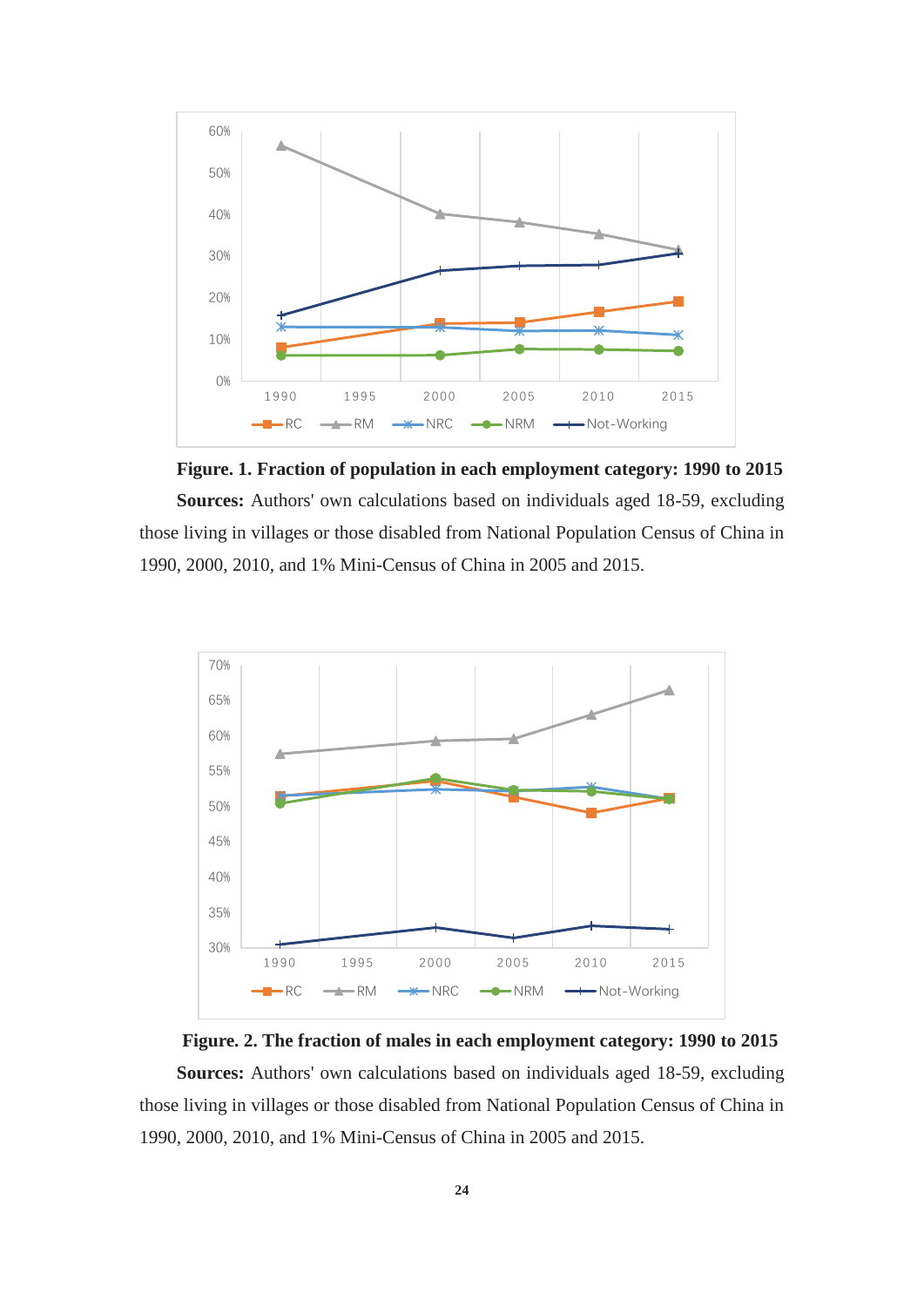

### **Figure.3. Fraction of migrants and local-hukou residents in each employment category: 1990 and 2015**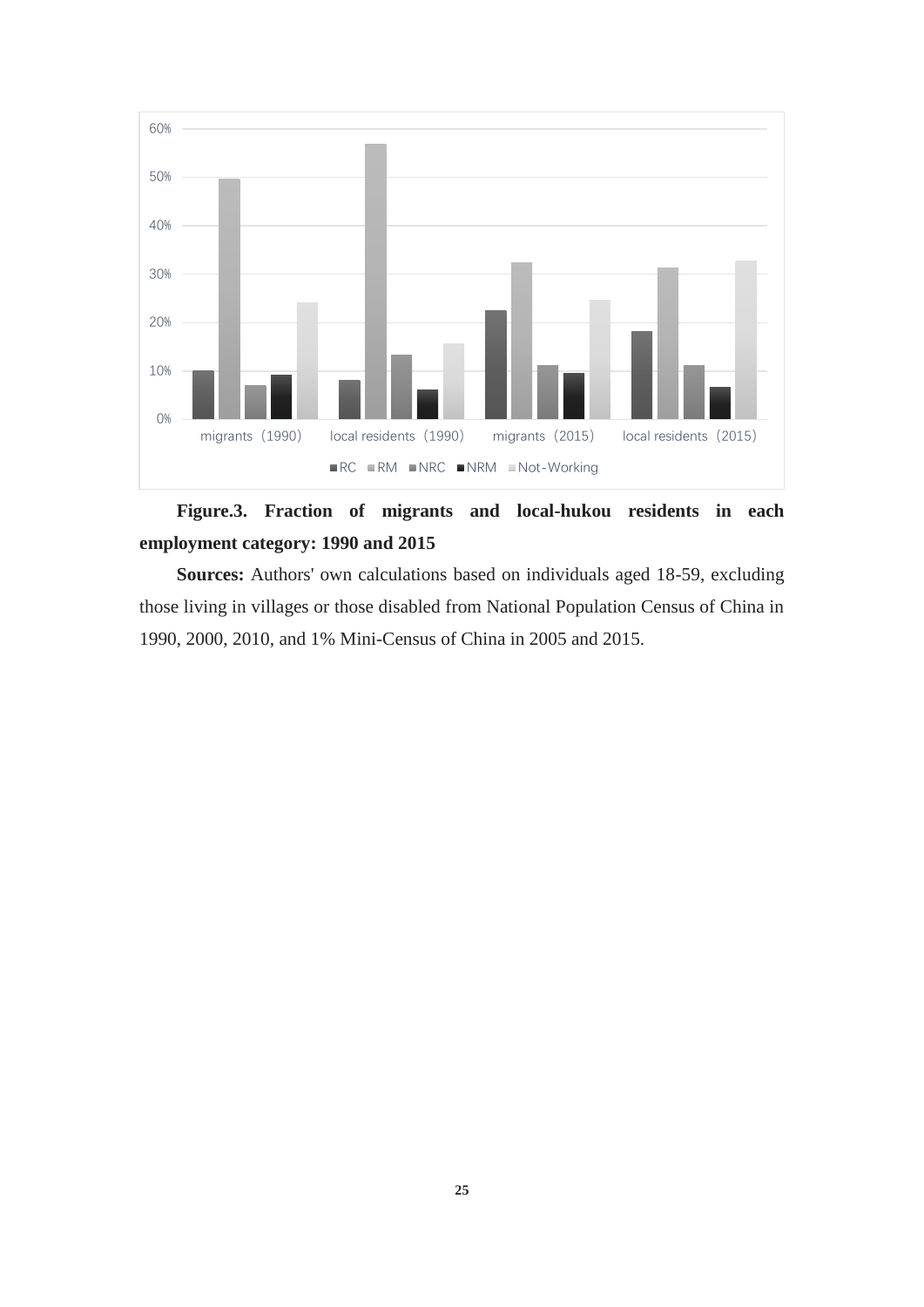|                          |        | <b>China</b> |            |       | the United States |          |  |
|--------------------------|--------|--------------|------------|-------|-------------------|----------|--|
|                          | 1990   | 2015         | Change     | 1989  | 2014              | Change   |  |
| <b>Routine</b>           | 64.82% | 50.78%       | $-14.04%$  | 40.6% | 31.2%             | $-9.4%$  |  |
| Routine<br>Cognitive     | 8.17%  | 19.20%       | 11.03%     | 19.6% | 16.1%             | $-3.5%$  |  |
| <b>Routine Manual</b>    | 56.65% | 31.58%       | $-25.07\%$ | 21.0% | 15.1%             | $-5.9\%$ |  |
| <b>Non-Routine</b>       | 19.33% | 18.46%       | $-0.87%$   | 34.3% | 40.5%             | 6.2%     |  |
| Non-Routine<br>Cognitive | 13.10% | 11.15%       | $-1.95%$   | 24.7% | 28.2%             | 3.5%     |  |
| Non-Routine<br>Manual    | 6.23%  | 7.31%        | 1.08%      | 9.6%  | 12.3%             | 2.7%     |  |
| Not-working              | 15.85% | 30.76%       | 14.91%     | 25.2% | 28.3%             | 3.1%     |  |

**Table 1. Changes in each occupation category in China and in the United States**

**Sources:** Data of China come from Authors' own calculations based on individuals aged 18-59, excluding those living in villages or those disabled from National Population Census of China in 1990, 2000, 2010, and 1% Mini-Census of China in 2005 and 2015. Data of the United States come from Cortes, Jaimovich and Siu (2017).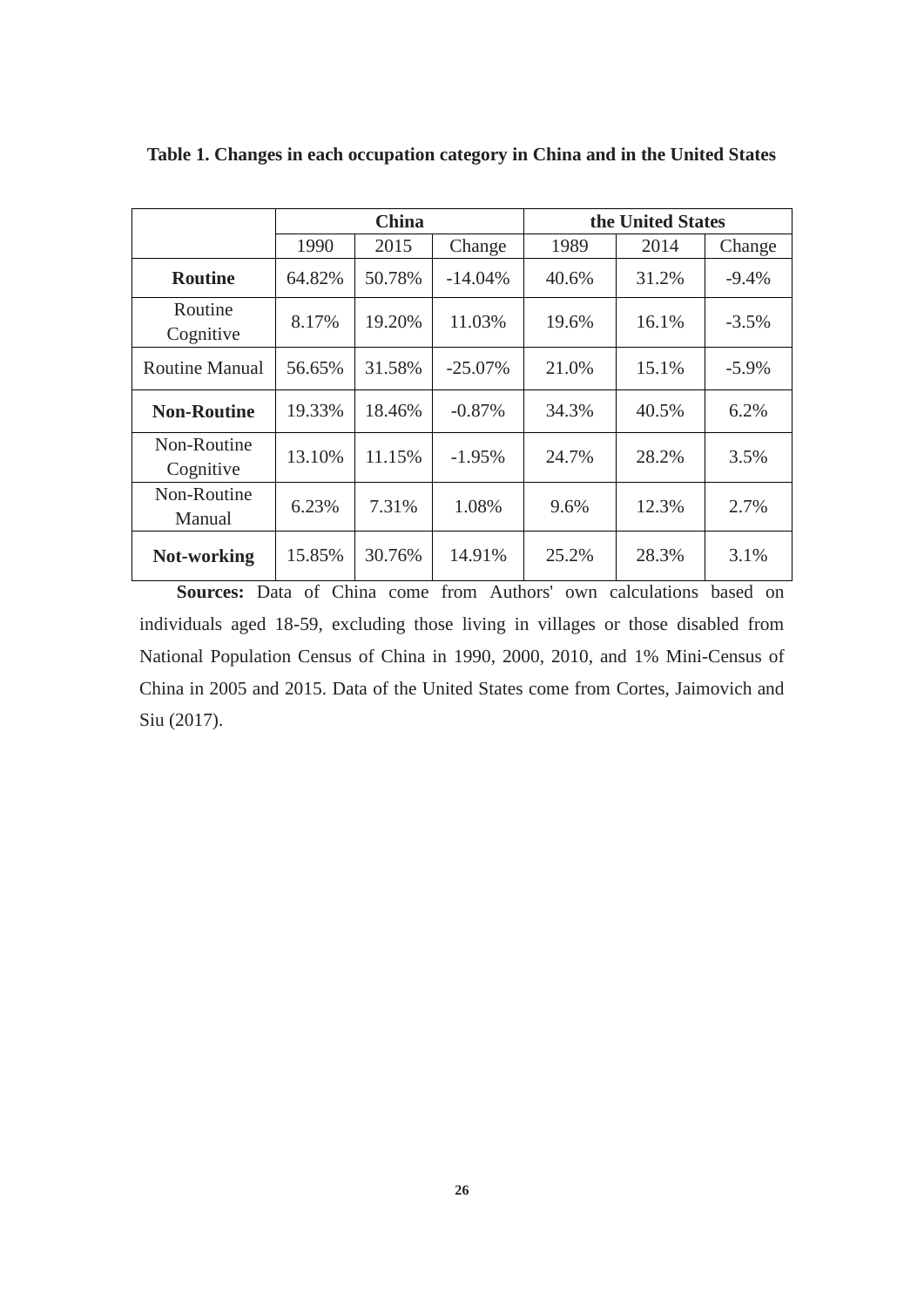|                                 |      | RC     | RM     | <b>NRC</b> | <b>NRM</b> | Not-Working |
|---------------------------------|------|--------|--------|------------|------------|-------------|
| <b>Primary School Graduates</b> | 1990 | 3.77%  | 68.28% | 1.44%      | 4.99%      | 21.53%      |
| or Less                         | 2015 | 9.05%  | 45.48% | 1.71%      | 7.90%      | 35.87%      |
| Secondary School                | 1990 | 9.65%  | 65.09% | 7.22%      | 7.28%      | 10.77%      |
| Graduates                       | 2015 | 15.42% | 43.56% | 3.68%      | 8.87%      | 28.47%      |
|                                 | 1990 | 11.93% | 40.78% | 25.86%     | 7.12%      | 14.32%      |
| <b>High School Graduates</b>    | 2015 | 22.25% | 26.68% | 9.81%      | 7.68%      | 33.59%      |
| Some College Graduates          | 1990 | 8.61%  | 5.63%  | 61.04%     | 3.30%      | 21.42%      |
| or Above                        | 2015 | 27.24% | 9.95%  | 29.56%     | 4.02%      | 29.23%      |

**Table 2. The fraction of population in each employment category from 1990 to 2015 by education level.**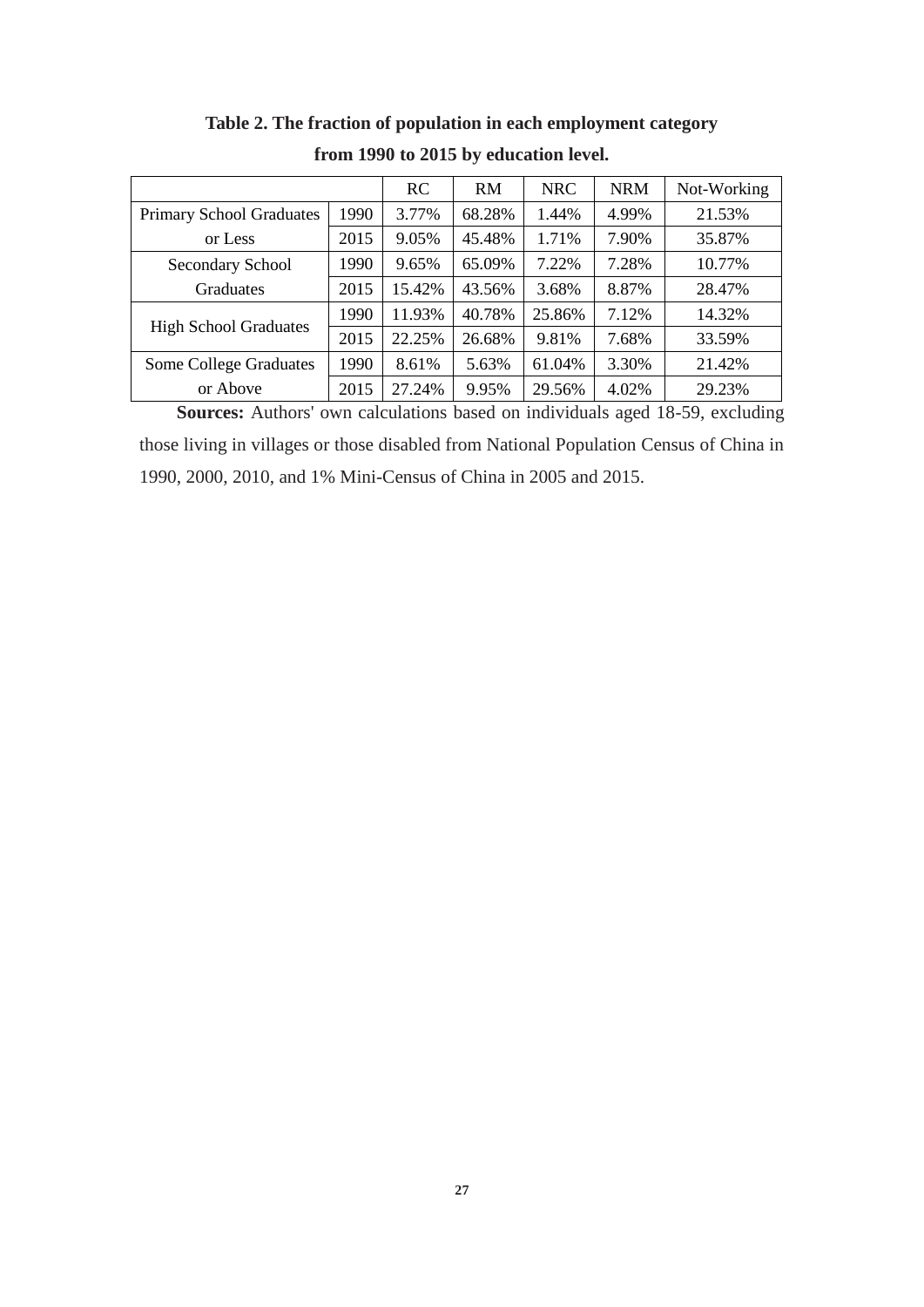|             | Pre       | Post    | Change    |             | Decomposition |             |
|-------------|-----------|---------|-----------|-------------|---------------|-------------|
|             |           |         |           | Composition | Propensity    | Interaction |
|             | (1)       | (2)     | (3)       | (4)         | (5)           | (6)         |
| 1990-2000   |           |         |           |             |               |             |
| <b>RC</b>   | 8.17%     | 13.87%  | 5.70%     | 23.44%      | 78.41%        | $-1.84%$    |
| RM          | 56.65%    | 40.24%  | $-16.40%$ | 43.22%      | 67.52%        | $-10.74%$   |
| Not Working | 15.85%    | 26.63%  | 10.77%    | $-8.66%$    | 98.91%        | 9.75%       |
| No. of Obs. | 2,034,153 | 283,144 |           |             |               |             |
| 2000-2010   |           |         |           |             |               |             |
| <b>RC</b>   | 13.87%    | 16.70%  | 2.83%     | 11.67%      | 93.96%        | $-5.63%$    |
| <b>RM</b>   | 40.24%    | 35.42%  | $-4.82%$  | 110.67%     | 6.98%         | $-17.65%$   |
| Not Working | 26.63%    | 28.02%  | 1.39%     | 124.53%     | $-64.15%$     | 39.63%      |
| No. of Obs. | 283,144   | 426,636 |           |             |               |             |
| 2005-2015   |           |         |           |             |               |             |
| RC          | 14.11%    | 19.20%  | 5.09%     | 11.23%      | 86.26%        | 2.51%       |
| <b>RM</b>   | 38.26%    | 31.58%  | $-6.67%$  | 72.47%      | 48.80%        | $-21.26%$   |
| Not Working | 27.77%    | 30.76%  | 2.99%     | 60.00%      | 59.62%        | $-19.62%$   |
| No. of Obs. | 806,712   | 518,210 |           |             |               |             |
| 1990-2015   |           |         |           |             |               |             |
| RC          | 8.17%     | 19.20%  | 11.03%    | 15.57%      | 73.56%        | 10.86%      |
| <b>RM</b>   | 56.65%    | 31.58%  | $-25.06%$ | 67.60%      | 66.39%        | $-33.99%$   |
| Not Working | 15.85%    | 30.76%  | 14.90%    | 6.92%       | 92.79%        | 0.29%       |
| No. of Obs. | 2,034,153 | 518,210 |           |             |               |             |

### **Table 3 Decomposition Results**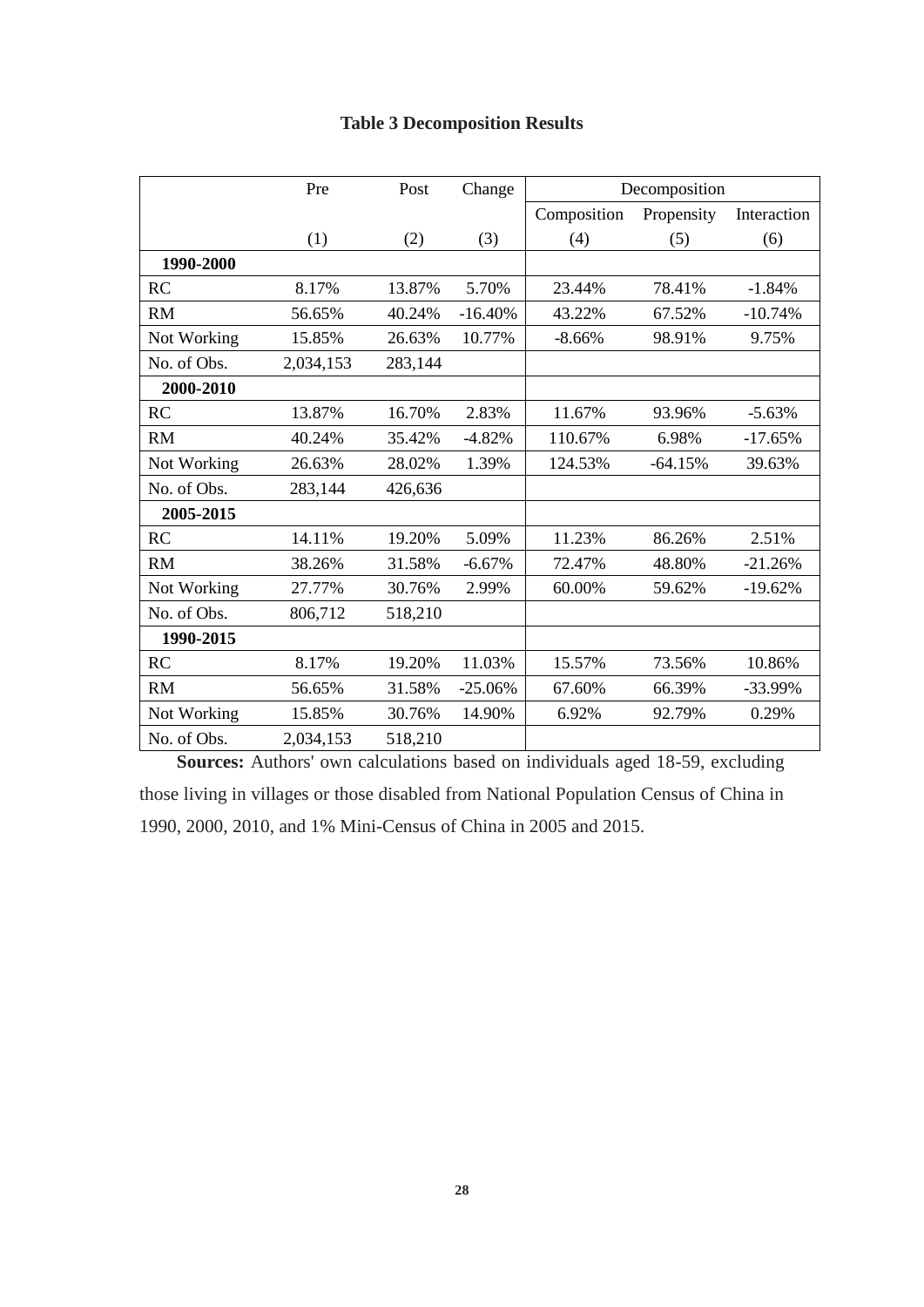|                                   |          | females  |          | males    |           |           |
|-----------------------------------|----------|----------|----------|----------|-----------|-----------|
|                                   | 18-29    | $30-49$  | 50-59    | 18-29    | $30-49$   | 50-59     |
| Primary School Graduates or Less  | 13.30%   | 20.07%   | 1.58%    | 10.77%   | 17.98%    | 6.07%     |
| <b>Secondary School Graduates</b> | 15.38%   | 0.23%    | $-2.91%$ | 19.72%   | $-0.50%$  | $-6.01\%$ |
| <b>High School Graduates</b>      | 6.10%    | 2.67%    | $-0.42%$ | 6.14%    | 0.36%     | $-2.44%$  |
| Some College Graduates or Above   | $-0.78%$ | $-1.27%$ | $-0.06%$ | $-2.27%$ | $-3.32\%$ | $-0.39%$  |

**Table 4.A Change in routine manual jobs by demographic group: 1990-2015**

**Note:** The changes within a demographic group that can account for the majority of the total changes are highlighted in **bold font**.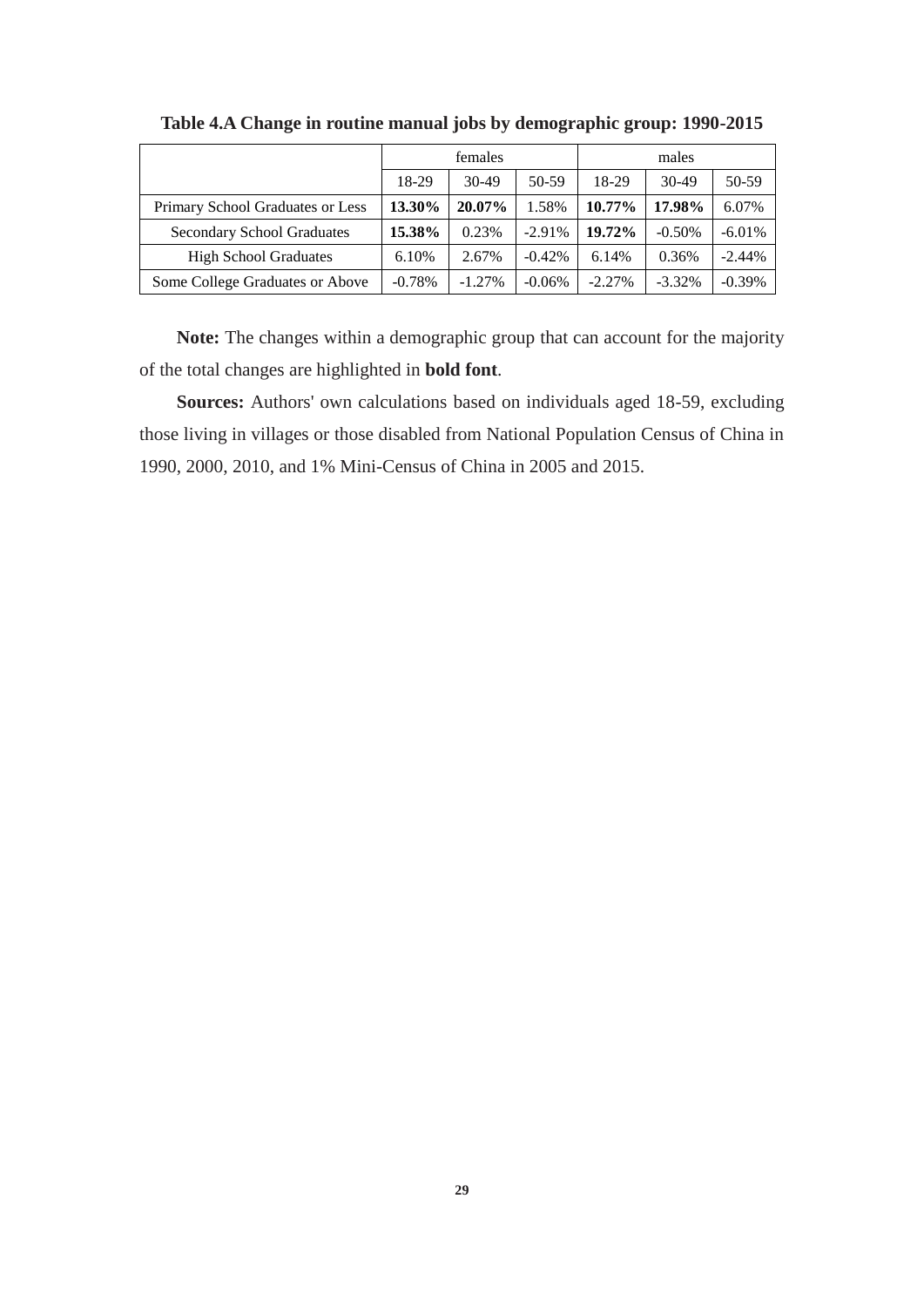|                                             |       | Population share |          | Fraction in RM |        |            |  |
|---------------------------------------------|-------|------------------|----------|----------------|--------|------------|--|
|                                             | 1990  | 2015             | Change   | 1990           | 2015   | Change     |  |
| Females of Primary School Graduates or Less |       |                  |          |                |        |            |  |
| Age 18 - 29                                 | 4.25% | 0.40%            | $-3.85%$ | 81.79%         | 35.07% | $-46.72%$  |  |
| Age 30 - 49                                 | 9.54% | 3.40%            | $-6.15%$ | 66.79%         | 39.59% | $-27.20%$  |  |
| Females of Secondary School Graduates       |       |                  |          |                |        |            |  |
| Age 18 - 29                                 | 8.21% | 4.23%            | $-3.98%$ | 63.68%         | 32.44% | $-31.24%$  |  |
| Males of Primary School Graduates or Less   |       |                  |          |                |        |            |  |
| Age 18-29                                   | 3.25% | 0.36%            | $-2.89%$ | 89.84%         | 60.62% | $-29.21%$  |  |
| Age 30 - 49                                 | 7.07% | 2.35%            | $-4.72%$ | 85.71%         | 66.07% | $-19.65%$  |  |
| Males of Secondary School Graduates         |       |                  |          |                |        |            |  |
| Age 18-29                                   | 9.51% | 4.27%            | $-5.24%$ | 77.98%         | 57.95% | $-20.02\%$ |  |

## **Table 4.B Six key demographic groups responsible for decline in routine manual jobs from 1990 to 2015**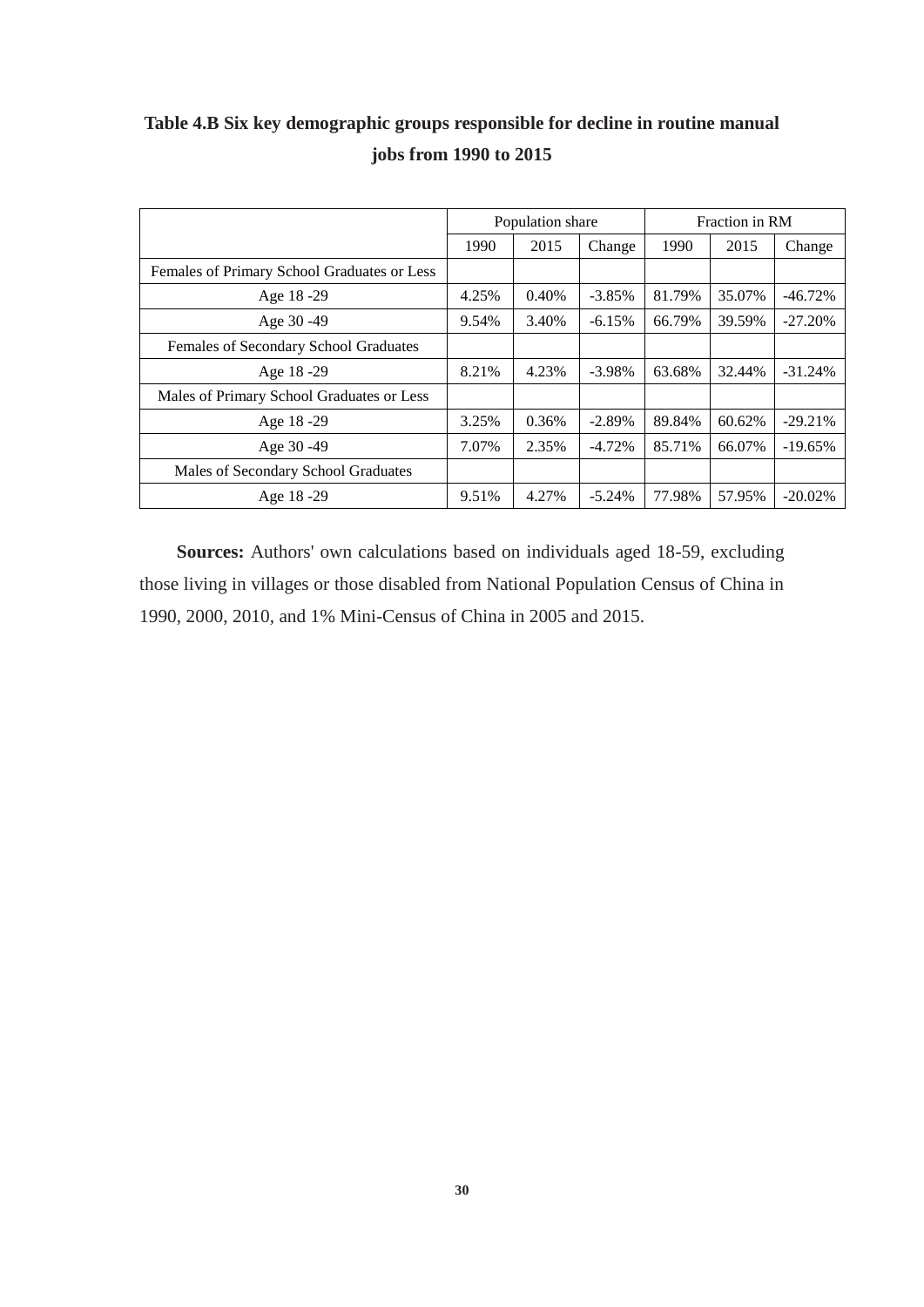## **Table 4.C Employment structure change of the six key demographic groups: 1990-2015**

|                                             | <b>NRC</b> | <b>RC</b> | <b>NRM</b> | RM         | Not Working |
|---------------------------------------------|------------|-----------|------------|------------|-------------|
| Females of Primary School Graduates or Less |            |           |            |            |             |
| Age 18 - 29                                 | 1.28%      | 9.29%     | 6.64%      | $-46.72%$  | 29.50%      |
| Age 30 - 49                                 | 0.37%      | 6.26%     | 4.21%      | $-27.20%$  | 16.36%      |
| Females of Secondary School Graduates       |            |           |            |            |             |
| Age 18-29                                   | $-1.48%$   | 11.00%    | 2.28%      | $-31.24%$  | 19.44%      |
| Males of Primary School Graduates or Less   |            |           |            |            |             |
| Age 18 - 29                                 | 1.89%      | 6.31%     | 6.13%      | $-29.21%$  | 14.89%      |
| Age 30 - 49                                 | 0.78%      | 6.04%     | 0.59%      | $-19.65%$  | 12.24%      |
| Males of Secondary School Graduates         |            |           |            |            |             |
| Age 18 - 29                                 | 1.24%      | 7.83%     | 5.43%      | $-20.02\%$ | 5.52%       |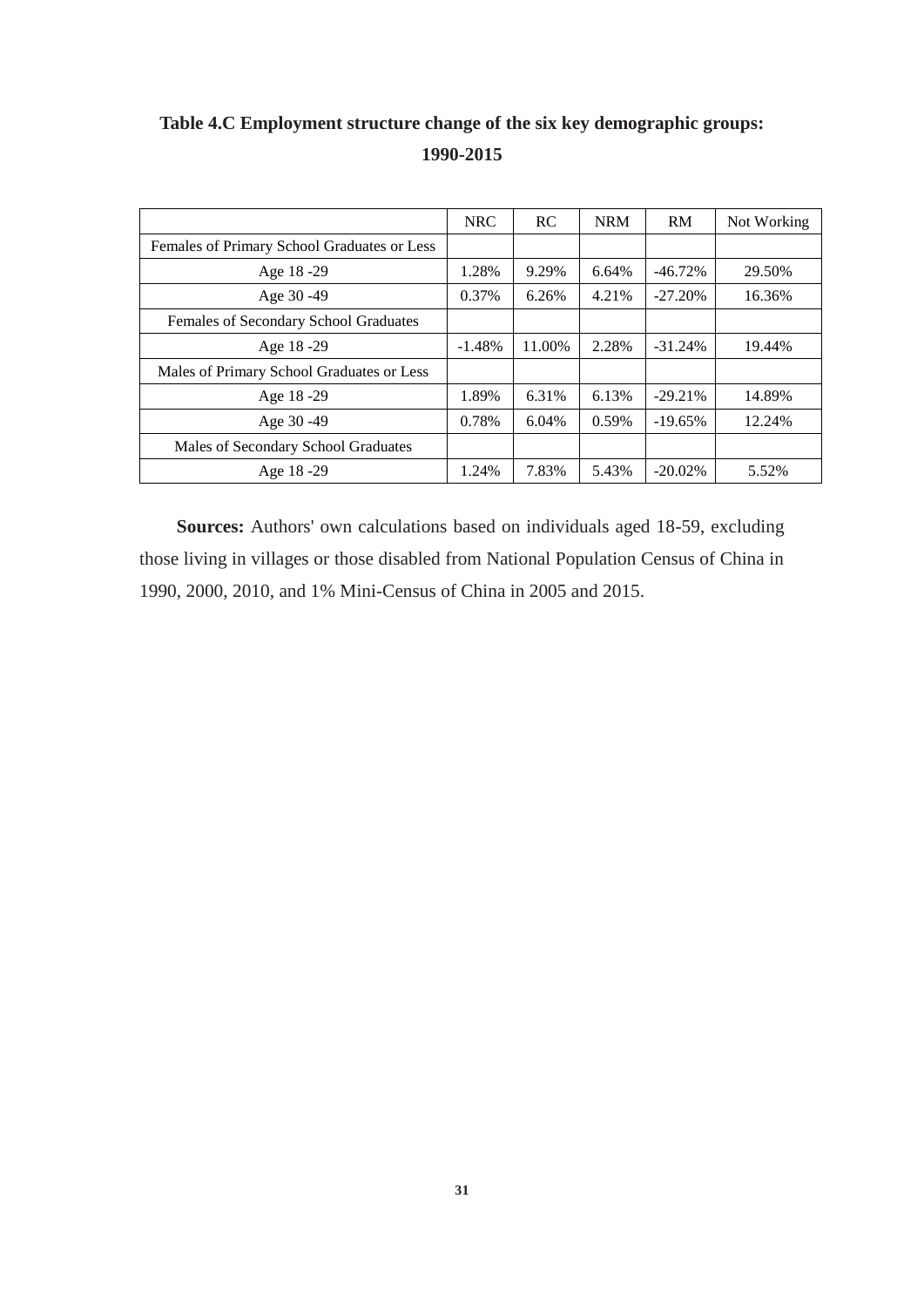|                                   |          | females  |       | males    |          |          |  |
|-----------------------------------|----------|----------|-------|----------|----------|----------|--|
|                                   | 18-29    | $30-49$  | 50-59 | 18-29    | $30-49$  | 50-59    |  |
| Primary School Graduates or Less  | $-0.28%$ | $-0.74%$ | 0.28% | $-0.35%$ | $-0.74%$ | $-0.14%$ |  |
| <b>Secondary School Graduates</b> | 1.05%    | 10.31%   | 2.19% | 0.36%    | 6.89%    | 3.00%    |  |
| <b>High School Graduates</b>      | 1.91%    | 8.53%    | 1.11% | 1.58%    | 7.27%    | 3.61%    |  |
| Some College Graduates or Above   | 9.95%    | 13.79%   | 0.90% | 8.77%    | 17.40%   | 3.35%    |  |

**Table 5. A Change in routine cognitive jobs by demographic group: 1990-2015**

**Note:** The changes within a demographic group that can account for the majority of the total changes are highlighted in **bold font**.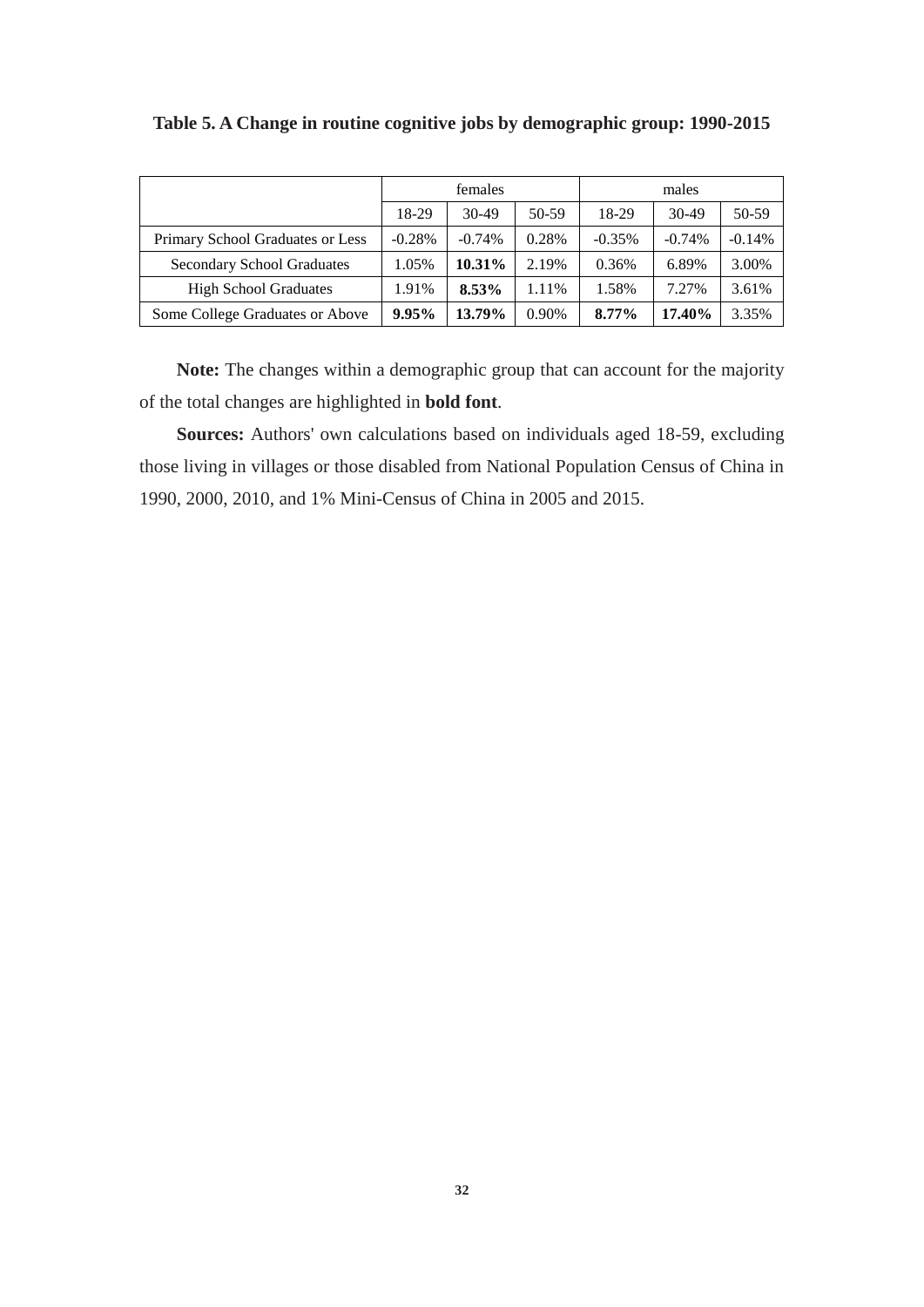### **Table 5.B Six key demographic groups responsible for rise in routine cognitive jobs from 1990 to 2015**

|                                            | Population share |        |        | Fraction in RC |        |        |  |
|--------------------------------------------|------------------|--------|--------|----------------|--------|--------|--|
|                                            | 1990             | 2015   | Change | 1990           | 2015   | Change |  |
| Females of Secondary School Graduates      |                  |        |        |                |        |        |  |
| Age 30 - 49                                | 7.24%            | 11.46% | 4.22%  | 13.93%         | 18.72% | 4.80%  |  |
| Females of High School Graduates           |                  |        |        |                |        |        |  |
| Age 30 - 49                                | 4.61%            | 5.48%  | 0.87%  | 14.12%         | 29.06% | 14.95% |  |
| Females of Some College Graduates or Above |                  |        |        |                |        |        |  |
| Age 18 - 29                                | 1.24%            | 5.59%  | 4.35%  | 6.03%          | 20.98% | 14.94% |  |
| Age 30 - 49                                | 0.73%            | 5.18%  | 4.45%  | 8.86%          | 30.60% | 21.75% |  |
| Males of Some College Graduates or Above   |                  |        |        |                |        |        |  |
| Age 18-29                                  | 2.01%            | 5.21%  | 3.21%  | 7.57%          | 21.47% | 13.90% |  |
| Age 30 - 49                                | 1.52%            | 5.91%  | 4.40%  | 13.68%         | 35.97% | 22.29% |  |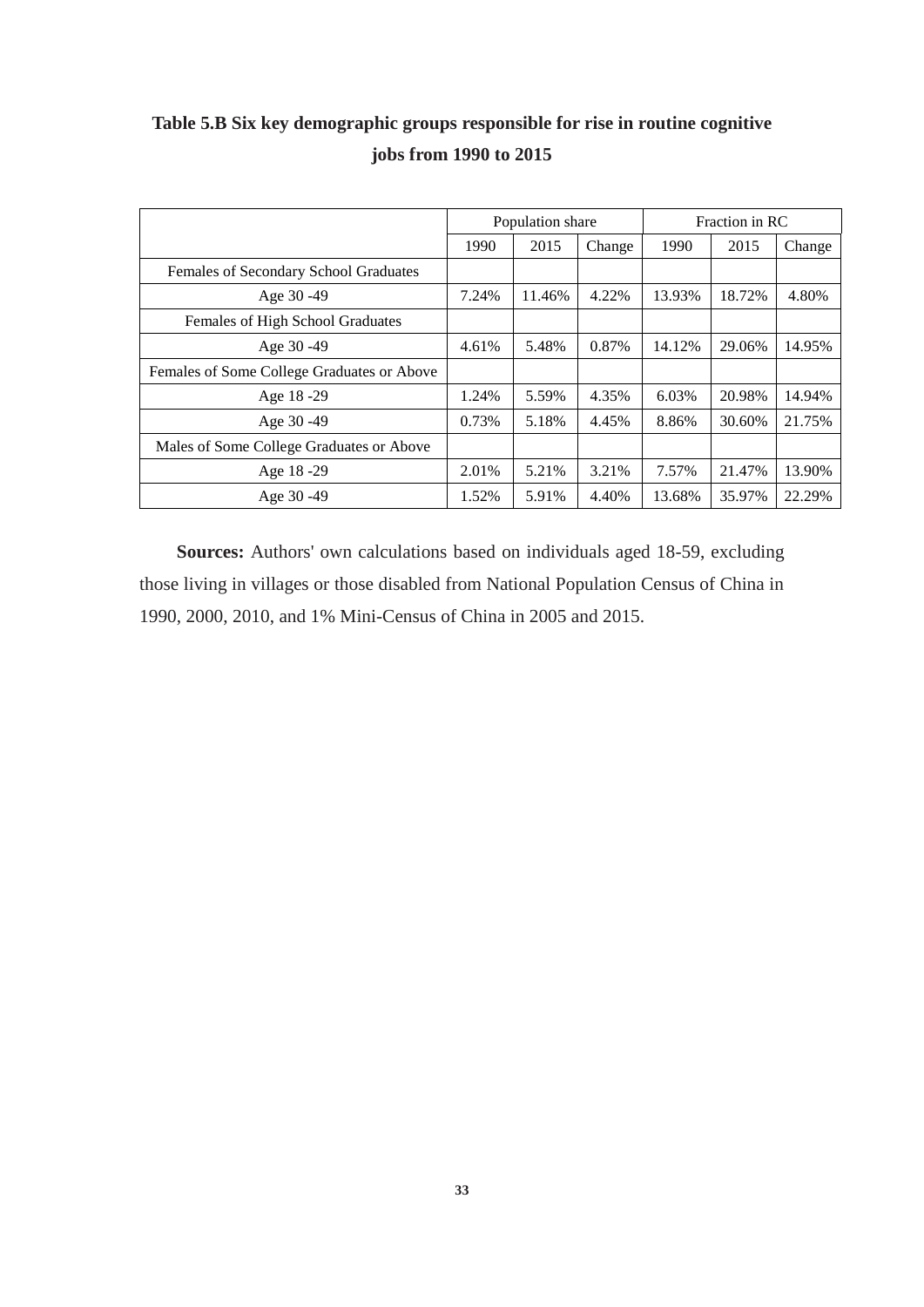# **Table 5.C Employment structure change of the six key demographic groups: 1990-2015**

|                                            | <b>NRC</b> | <b>RC</b> | <b>NRM</b> | RM        | Not Working |
|--------------------------------------------|------------|-----------|------------|-----------|-------------|
| Females of Secondary School Graduates      |            |           |            |           |             |
| Age 30 - 49                                | $-9.57\%$  | 4.80%     | $-0.84%$   | $-19.78%$ | 25.39%      |
| Females of High School Graduates           |            |           |            |           |             |
| Age 30 - 49                                | $-25.75%$  | 14.95%    | $0.00\%$   | $-17.64%$ | 28.44%      |
| Females of Some College Graduates or Above |            |           |            |           |             |
| Age 18-29                                  | $-24.02\%$ | 14.94%    | 0.92%      | $-1.11\%$ | 9.27%       |
| Age 30 - 49                                | $-38.04\%$ | 21.75%    | $-0.43%$   | 3.09%     | 13.63%      |
| Males of Some College Graduates or Above   |            |           |            |           |             |
| Age 18-29                                  | $-32.14%$  | 13.90%    | 1.03%      | 6.61%     | 10.60%      |
| Age 30 - 49                                | $-36.12%$  | 22.29%    | 0.06%      | 9.46%     | 4.30%       |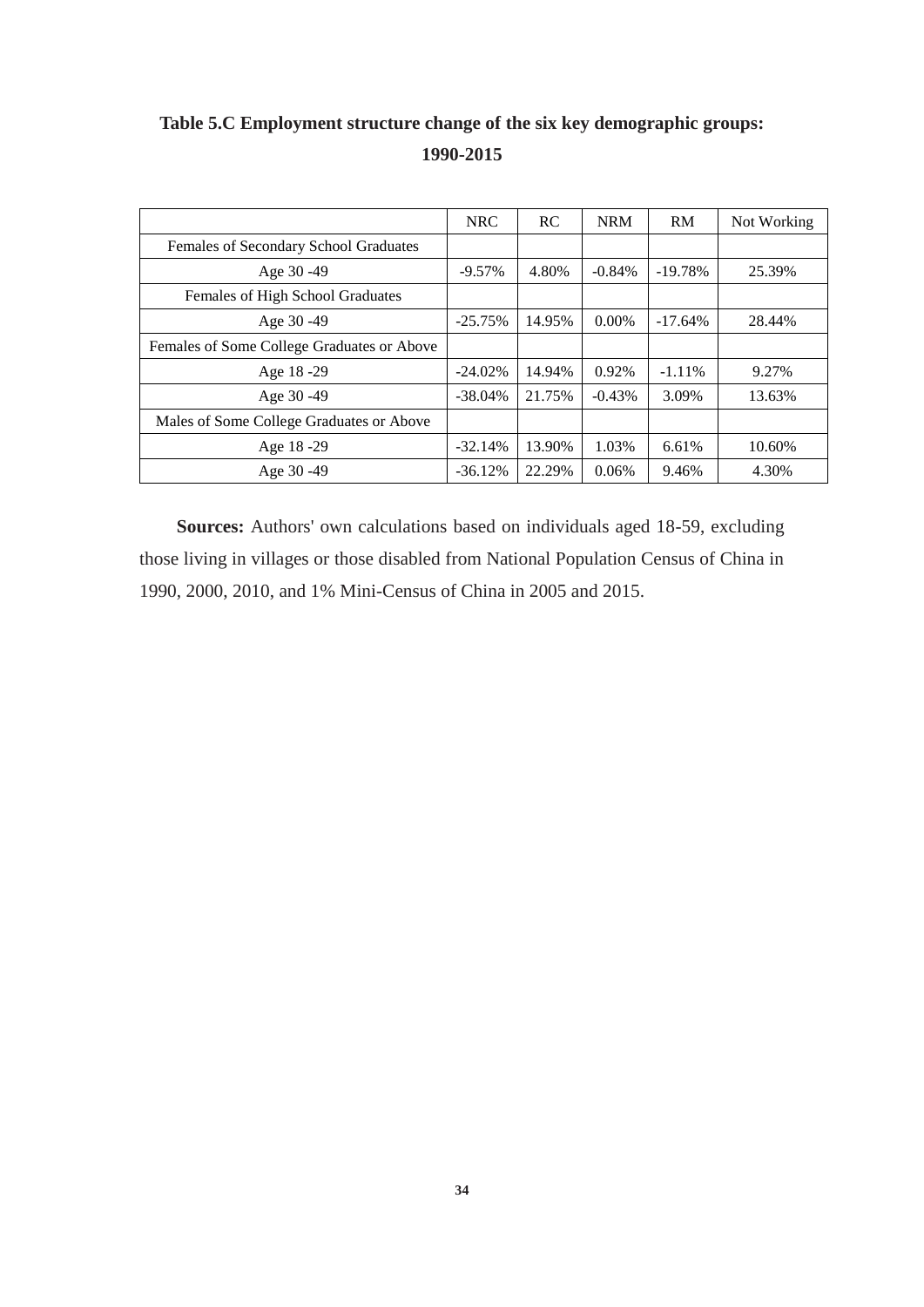|                                   |          | females  |           | males    |         |          |  |
|-----------------------------------|----------|----------|-----------|----------|---------|----------|--|
|                                   | 18-29    | $30-49$  | 50-59     | 18-29    | $30-49$ | 50-59    |  |
| Primary School Graduates or Less  | $-2.95%$ | $-4.82%$ | $-11.48%$ | $-0.74%$ | 1.34%   | $-1.85%$ |  |
| <b>Secondary School Graduates</b> | 1.05%    | 22.26%   | 14.35%    | $-1.79%$ | 8.02%   | 6.03%    |  |
| <b>High School Graduates</b>      | 1.88%    | 10.69%   | 11.19%    | $-0.61%$ | 4.55%   | 5.00%    |  |
| Some College Graduates or Above   | 15.46%   | 5.14%    | 2.26%     | 11.53%   | 2.32%   | 1.20%    |  |

#### **Table 6. A Change in not-working by demographic group: 1990-2015**

**Note:** The changes within a demographic group that can account for the majority of the total changes are highlighted in **bold font**.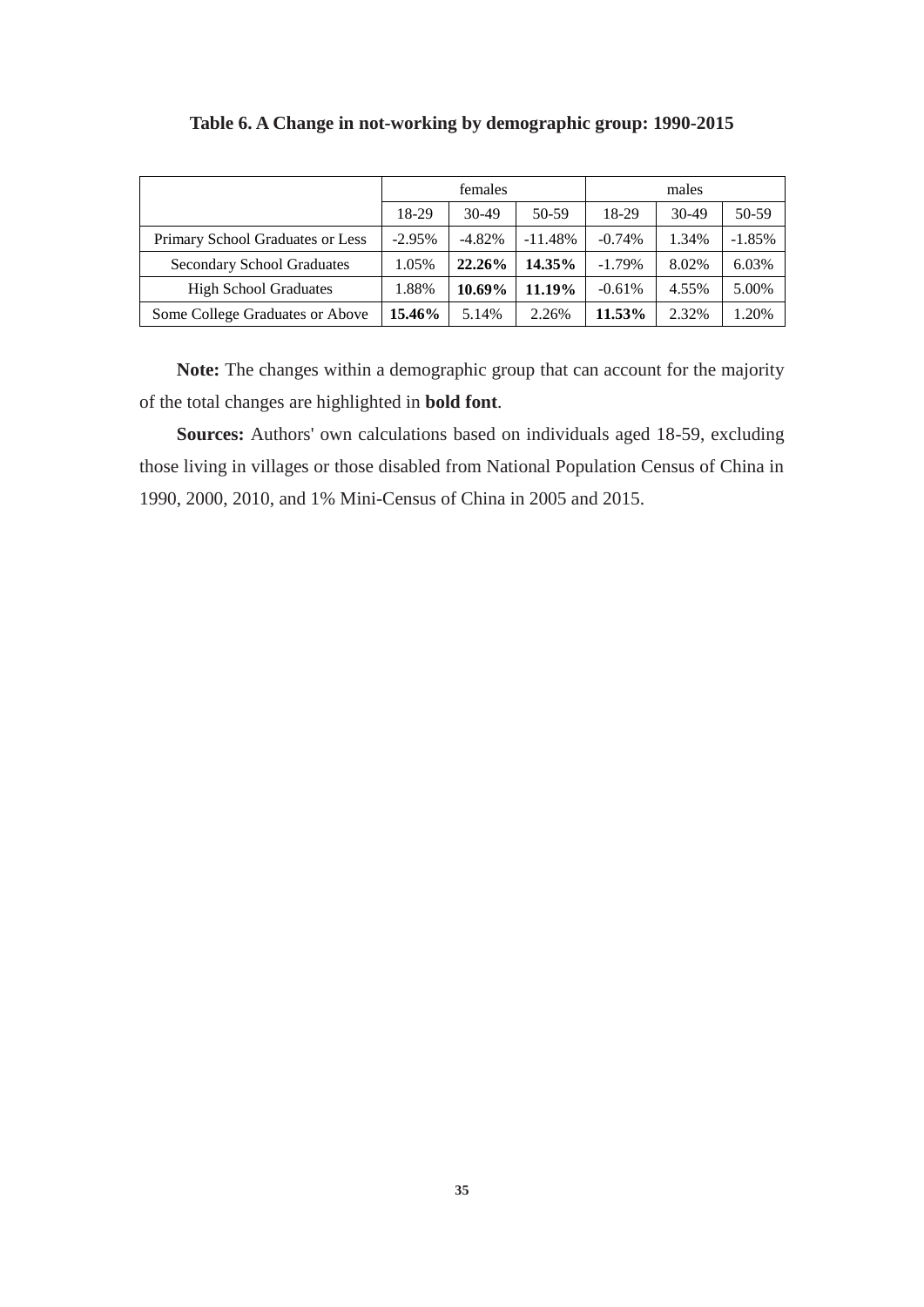## **Table 6.B Six key demographic groups responsible for increase in not-working from 1990 to 2015**

|                                            | Population share |        |        | Fraction in Non-employment |        |        |  |
|--------------------------------------------|------------------|--------|--------|----------------------------|--------|--------|--|
|                                            | 1990             | 2015   | Change | 1990                       | 2015   | Change |  |
| Females of Secondary School Graduates      |                  |        |        |                            |        |        |  |
| Age 30 - 49                                | 7.24%            | 11.46% | 4.22%  | 9.64%                      | 35.03% | 25.39% |  |
| Age 50 - 59                                | 0.86%            | 4.12%  | 3.26%  | 62.19%                     | 64.90% | 2.71%  |  |
| Females of High School Graduates           |                  |        |        |                            |        |        |  |
| Age 30 - 49                                | 4.61%            | 5.48%  | 0.87%  | 4.17%                      | 32.61% | 28.44% |  |
| Age 50 - 59                                | 0.49%            | 2.32%  | 1.83%  | 37.01%                     | 79.63% | 42.62% |  |
| Females of Some College Graduates or Above |                  |        |        |                            |        |        |  |
| Age 18-29                                  | 1.24%            | 5.59%  | 4.35%  | 41.05%                     | 50.32% | 9.27%  |  |
| Males of Some College Graduates or Above   |                  |        |        |                            |        |        |  |
| Age 18 - 29                                | 2.01%            | 5.21%  | 3.21%  | 36.32%                     | 46.92% | 10.60% |  |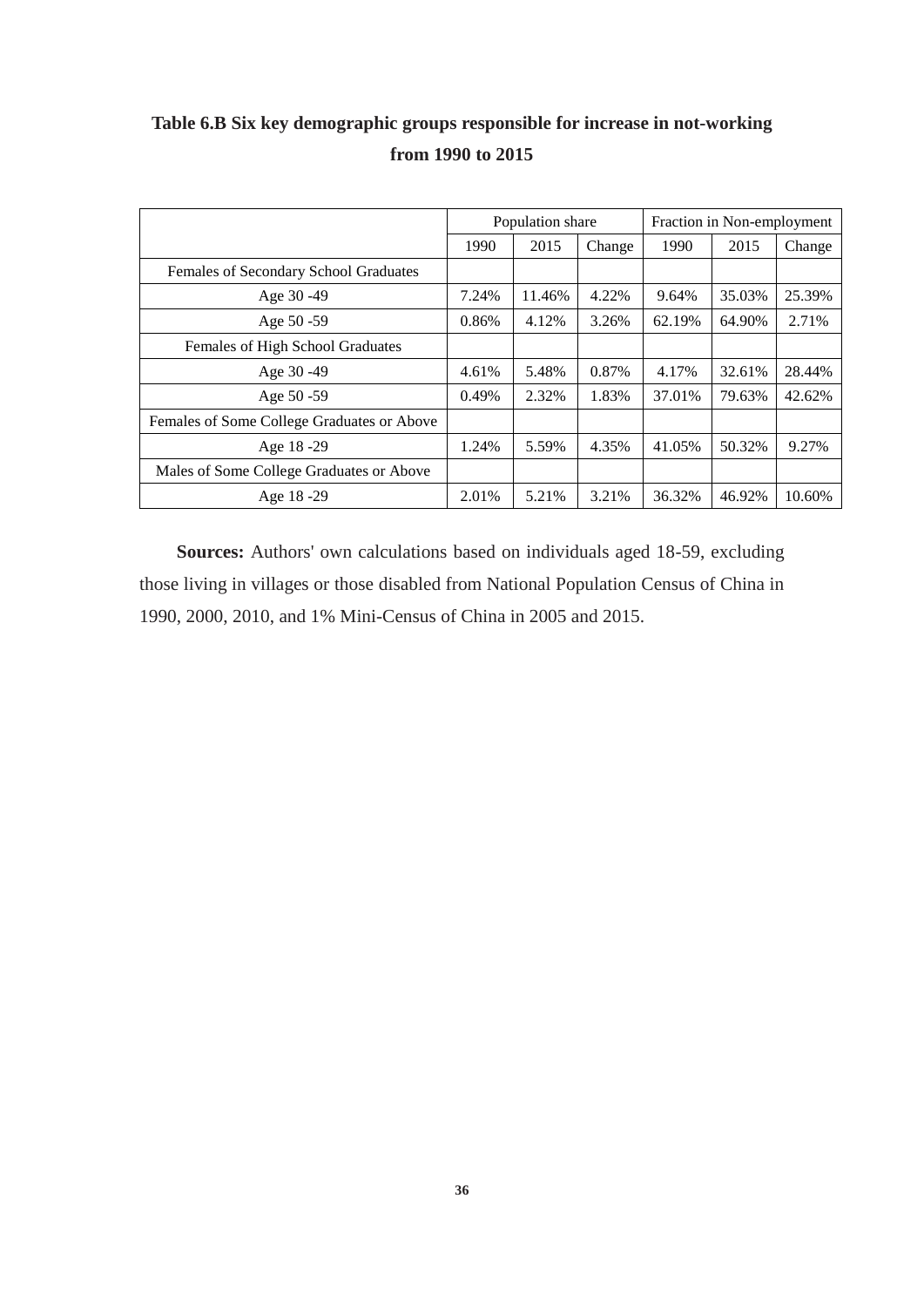# **Table 6.C Employment structure change of the six key demographic groups, 1990-2015**

|                                            | <b>NRC</b> | <b>RC</b> | <b>NRM</b> | RM        | Not Working |
|--------------------------------------------|------------|-----------|------------|-----------|-------------|
| Females of Secondary School Graduates      |            |           |            |           |             |
| Age 30 - 49                                | $-9.57\%$  | 4.80%     | $-0.84\%$  | $-19.78%$ | 25.39%      |
| Age $50 - 59$                              | $-13.93\%$ | 0.12%     | 1.59%      | 9.51%     | 2.71%       |
| Females of High School Graduates           |            |           |            |           |             |
| Age 30 - 49                                | $-25.75%$  | 14.95%    | $0.00\%$   | $-17.64%$ | 28.44%      |
| Age $50 - 59$                              | $-44.37%$  | 0.38%     | 0.55%      | 0.81%     | 42.62%      |
| Females of Some College Graduates or Above |            |           |            |           |             |
| Age 18 - 29                                | $-24.02\%$ | 14.94%    | $0.92\%$   | $-1.11\%$ | 9.27%       |
| Males of Some College Graduates or Above   |            |           |            |           |             |
| Age 18 - 29                                | $-32.14%$  | 13.90%    | 1.03%      | 6.61%     | 10.60%      |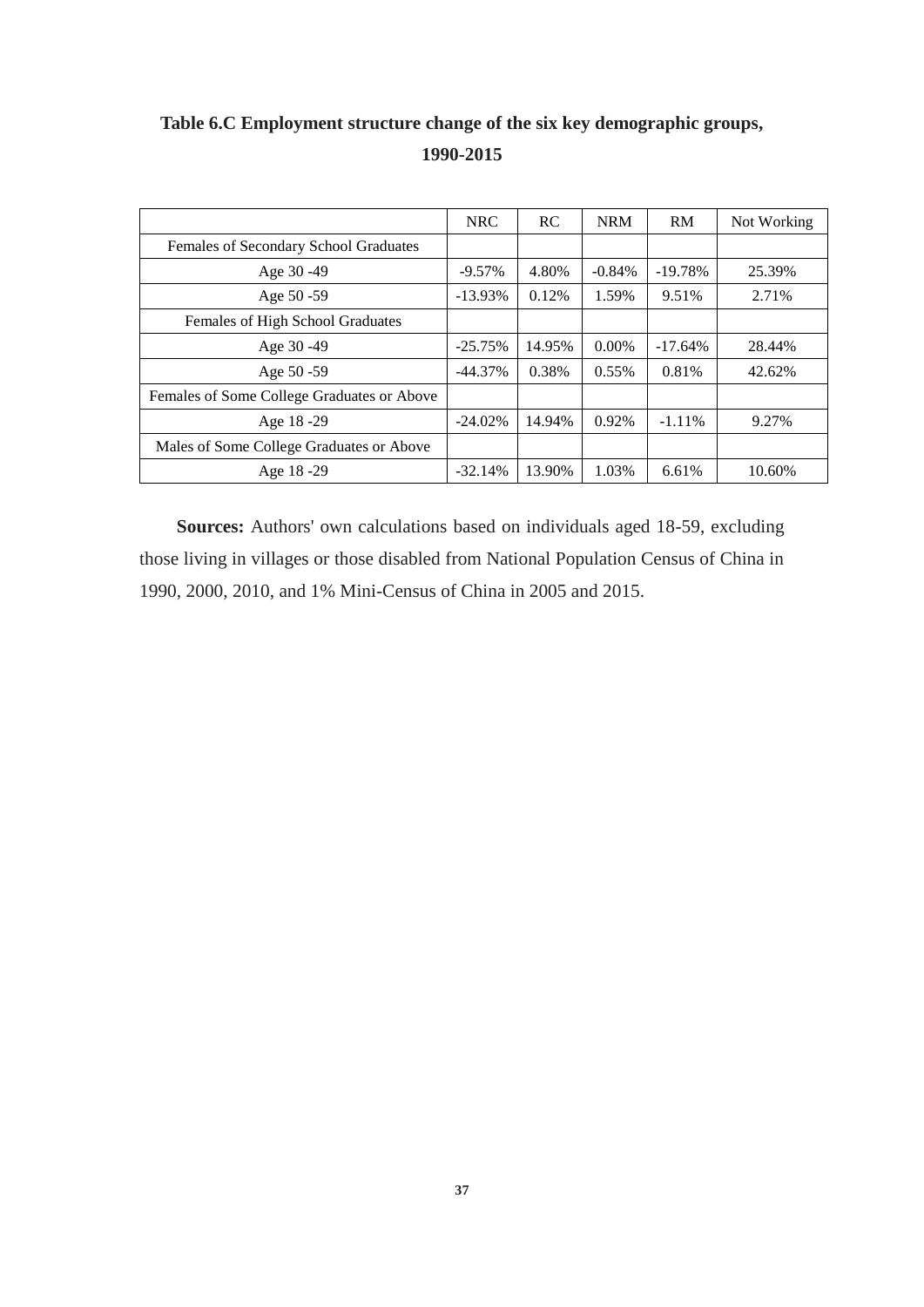### **Appendix**

The classification method of different occupation categories in our analysis based on the classification and codes of occupations of China and their comparisons with the method Cortes et al. (2017) used in their analysis of the United States

|            | Cortes,<br>Jaimovich and<br>Siu (2017)<br>(used in their<br>analysis of the<br><b>United States)</b> | GB/T 6565-2015(used in<br>2015 mini-census) | GB/T<br>6565-2009 (used<br>in 2010 census) | GB/T<br>6565-1999(used<br>in 2000 census<br>and 2005<br>mini-census) | GB/T<br>6565-1986<br>(used in 1990<br>census) |
|------------|------------------------------------------------------------------------------------------------------|---------------------------------------------|--------------------------------------------|----------------------------------------------------------------------|-----------------------------------------------|
|            |                                                                                                      |                                             | 010-050: leaders                           | 010-050: leaders                                                     |                                               |
|            |                                                                                                      |                                             | of party                                   | of party                                                             |                                               |
|            |                                                                                                      |                                             | organizations,                             | organizations,                                                       | $011 - 150$ :                                 |
|            |                                                                                                      |                                             | government                                 | government                                                           | professional                                  |
|            |                                                                                                      |                                             | offices, mass                              | offices, mass                                                        | and technical                                 |
|            |                                                                                                      | 10100-19900: leaders of                     | and social                                 | and social                                                           | personnel;                                    |
|            |                                                                                                      | party organizations,                        | organizations,                             | organizations,                                                       | 211-242:                                      |
|            |                                                                                                      | government offices, mass                    | enterprises and                            | enterprises and                                                      | leaders of                                    |
|            | 0010-3540:                                                                                           | and social organizations,                   | public                                     | public                                                               | government                                    |
|            | Management,                                                                                          | enterprises and public                      | institutions;                              | institutions;                                                        | offices, party                                |
|            | Business,                                                                                            | institutions;                               | 111-290:                                   | 111-290:                                                             | organizations,                                |
|            | Science, and                                                                                         | 20100-29900:                                | professional and                           | professional and                                                     | enterprises                                   |
|            | Arts                                                                                                 | professional and technical                  | technical                                  | technical                                                            | and public                                    |
| <b>NRC</b> | Occupations                                                                                          | personnel                                   | personnel                                  | personnel                                                            | institutions                                  |
|            |                                                                                                      | 30200-30299: policemen,                     | 321-329:                                   | 321-329:                                                             | 321-329:                                      |
|            |                                                                                                      | security guards and                         | policemen,                                 | policemen,                                                           | policemen,                                    |
|            |                                                                                                      | firefighters;                               | security guards                            | security guards                                                      | security                                      |
|            |                                                                                                      | 40300-40399: service                        | and firefighters;                          | and firefighters;                                                    | guards and                                    |
|            |                                                                                                      | staff of accommodation                      | 431-439: service                           | 431-439: service                                                     | firefighters;                                 |
|            |                                                                                                      | and catering;                               | staff of                                   | staff of                                                             | 431-433, 499:                                 |
|            |                                                                                                      | 40704-40705: service                        | catering;                                  | catering;                                                            | dealers and                                   |
|            |                                                                                                      | staff and security guards                   | 441-449: service                           | 441-449: service                                                     | other                                         |
|            |                                                                                                      | of tourism and public                       | staff of                                   | staff of                                                             | commercial                                    |
|            |                                                                                                      | visiting places ;                           | accommodation,                             | accommodation,                                                       | staff;                                        |
|            |                                                                                                      | 40900-40999: service                        | tourism, fitness                           | tourism, fitness                                                     | 511-540:                                      |
|            |                                                                                                      | staff of water                              | and                                        | and                                                                  | service staff,                                |
|            |                                                                                                      | conservancy, environment                    | entertainment                              | entertainment                                                        | chefs and                                     |
|            |                                                                                                      | protection and other                        | places; 460:                               | places; $460$ :                                                      | tourist guides                                |
|            | 3600-4650:                                                                                           | public facilities;                          | health care                                | health care                                                          |                                               |
|            | Service                                                                                              | 41001-41099: residents                      | service staff;                             | service staff;                                                       |                                               |
| <b>NRM</b> | Occupations                                                                                          | service personnel;                          | 471-478、                                   | 471-478、                                                             |                                               |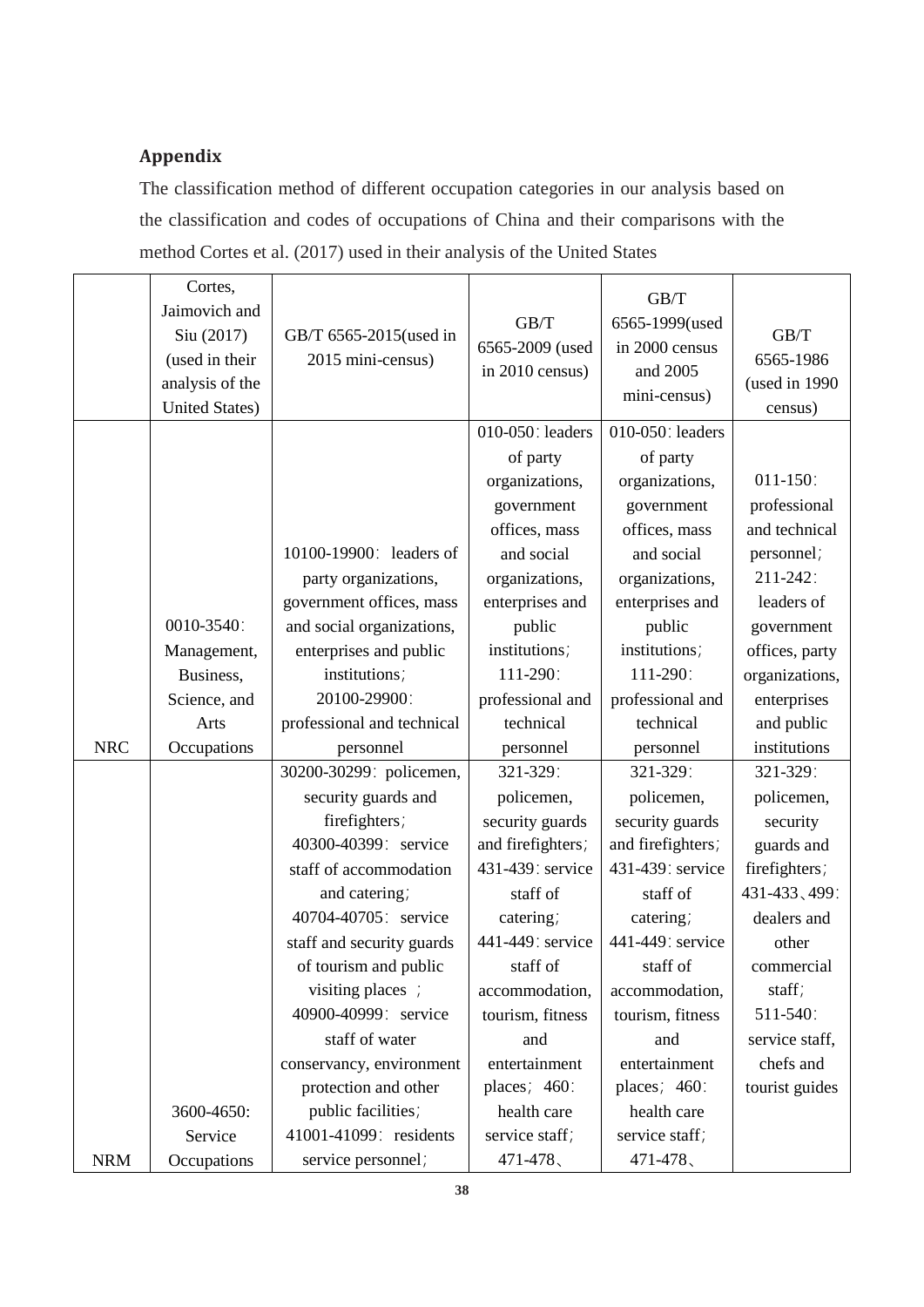|    |                 | 41300-41399: service         | 483-489: social   | 483-489: social   |                |
|----|-----------------|------------------------------|-------------------|-------------------|----------------|
|    |                 | staff of culture, sports and | and residents     | and residents     |                |
|    |                 | entertainment industries;    | service           | service           |                |
|    |                 | 41400-41499: health care     | personnel; 490:   | personnel; 490:   |                |
|    |                 | service staff; 49900: other  | other service     | other service     |                |
|    |                 | service staff                | staff             | staff             |                |
|    |                 |                              |                   |                   |                |
|    |                 | 30100-30199; 39900:          |                   |                   | 311-319, 399:  |
|    |                 | Office Clerks;               |                   |                   | Office         |
|    |                 | 40100-40199:                 |                   |                   | Clerks;        |
|    |                 | wholesaling and retailing    |                   |                   | 411-422: staff |
|    |                 | staff; 40501-40599:          |                   |                   | of             |
|    |                 | financial service staff;     |                   |                   | wholesaling    |
|    |                 | 40400-40499: information     |                   |                   | and retailing  |
|    |                 | transmission, software       |                   |                   |                |
|    |                 | and information              |                   |                   |                |
|    |                 | technology industries        |                   |                   |                |
|    |                 | staff; 40600-40699: real     |                   |                   |                |
|    |                 | estate service staff;        | 311-319, 390:     | 311-319, 390:     |                |
|    |                 | 40701-40703、                 | Office Clerks;    | Office Clerks;    |                |
|    |                 | 40706-40799: satff of        | 411-419: staff of | 411-419: staff of |                |
|    |                 | leasing, consulting,         | wholesaling and   | wholesaling and   |                |
|    |                 | human resources, market      | retailing,        | retailing,        |                |
|    |                 | management, conference       | leasing, market   | leasing, market   |                |
|    | 4700-5940:      | and exhibition               | management,       | management,       |                |
|    | Sales and       | businesses; 40801-40899:     | conference and    | conference and    |                |
|    | Office          | support workers of           | exhibition        | exhibition        |                |
| RC | Occupations     | technicians                  | businesses        | businesses        |                |
|    |                 |                              | 331-339: staff of | 331-339: staff of | 331-339: staff |
|    |                 | 40200-40299: staff of        | mail business;    | mail business;    | of mail        |
|    |                 | transportation and storage   | 421-429: staff of | 421-429: staff of | business;      |
|    |                 | industry and mail            | storage           | storage           | 551-559, 599:  |
|    |                 | business; 41100-41199:       | industry;         | industry;         | repairmen of   |
|    | 6200-9750:      | electric power, fuel gas     | 451-459: staff of | 451-459: staff of | daily          |
|    | Construction    | and water supply             | transportation    | transportation    | commodities;   |
|    | and             | industries staff;            | industry;         | industry;         | 600-699:       |
|    | Maintenance     | 41200-41299: repairmen       | 479-482:          | 479-482:          | workers of     |
|    | Occupations,    | and producers;               | repairmen and     | repairmen and     | agriculture,   |
|    | and             | 50100-59900:<br>workers      | producers;        | producers;        | forestry,      |
|    | Production,     | of agriculture, forestry,    | 511-592:          | 511-592:          | animal         |
|    | Transportation, | animal husbandry and         | workers of        | workers of        | husbandry and  |
|    | and Material    | fishery;<br>60100-69900:     | agriculture,      | agriculture,      | fishery;       |
|    | Moving          | manufacturing and            | forestry, animal  | forestry, animal  | 711-997:       |
| RM | Occupations     | construction workers         | husbandry,        | husbandry,        | manufacturing  |